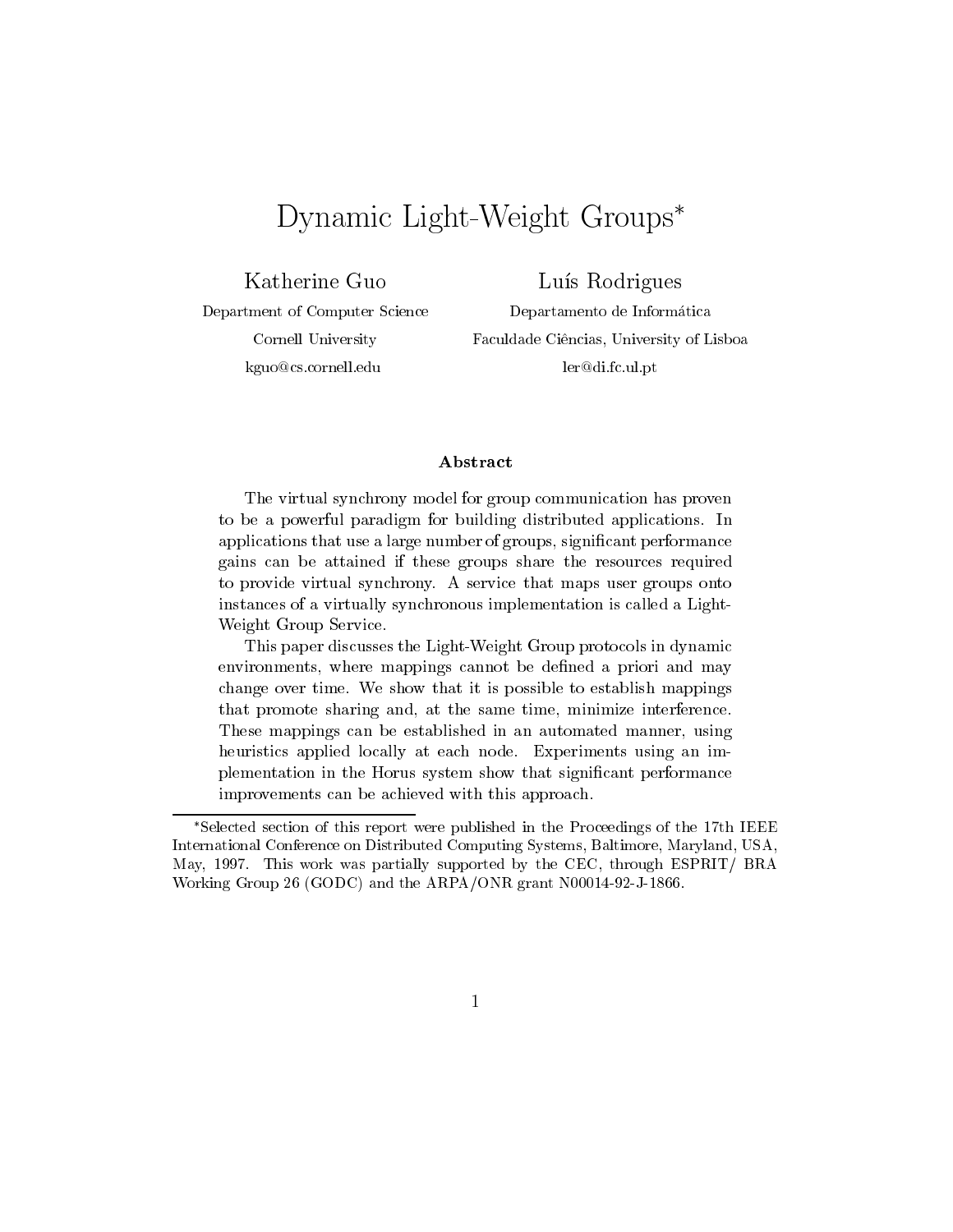### 1Introduction

Virtually synchronous group communication [2, 3, 11] has proven to be a powerful paradigm for developing distributed applications. This paradigm allows processes to be organized in groups within which messages are exchanged to achieve a common goal. Virtual synchrony ensures that all processes in the group receive consistent information about the group membership in the form of views. The membership of a group may change over time because new processes may join the group and old processes may fail or voluntarily leave the group. Virtual synchrony also orders messages with view changes, and guarantees that all processes that install two consecutive views deliver the same set of messages between these views.

To provide virtual synchrony, failure detectors and protocols that provide agreement and ordering are needed. Naturally, these components consume some amount of system resources such asbandwidth and processing power, but the overall performance impact of these services is usually small. Opportunities for optimization occur when several groups have a large percentage of common members, by allowing these groups to share common services. Such opportunities appear in several real-world applications. In the INFS system, a reliable network file system built on the Isis system, the replicas for a file change over time as users change the replication properties of the file or as access patterns to the file change. The large number of files amortized over a small set of file replication servers causes a significant sharing of common services. Another example is the Orbix+Isis product from Isis Distributed Systems, and Iona Technologies Ltd, where the object-oriented programming style creates many object groups over a smaller set of processes or machines.

Mapping several user level groups onto a single virtually synchronous group can achieve this type of optimization. Since these groups share common resources, they can be implemented more efficiently than standalone groups and are called *Light-Weight Groups* (Lwgs). In contrast, the underlying virtually synchronous group is called a Heavy-Weight Group (Hwg ) in this context. A service that maps Lwgs onto Hwgs is usually called a Light-Weight Group Service.

However, a tradeoff exists between resource sharing and interference. The operation of some other unrelated group may interfere with the performance of a given group. For instance, if a member of a given group fails, the re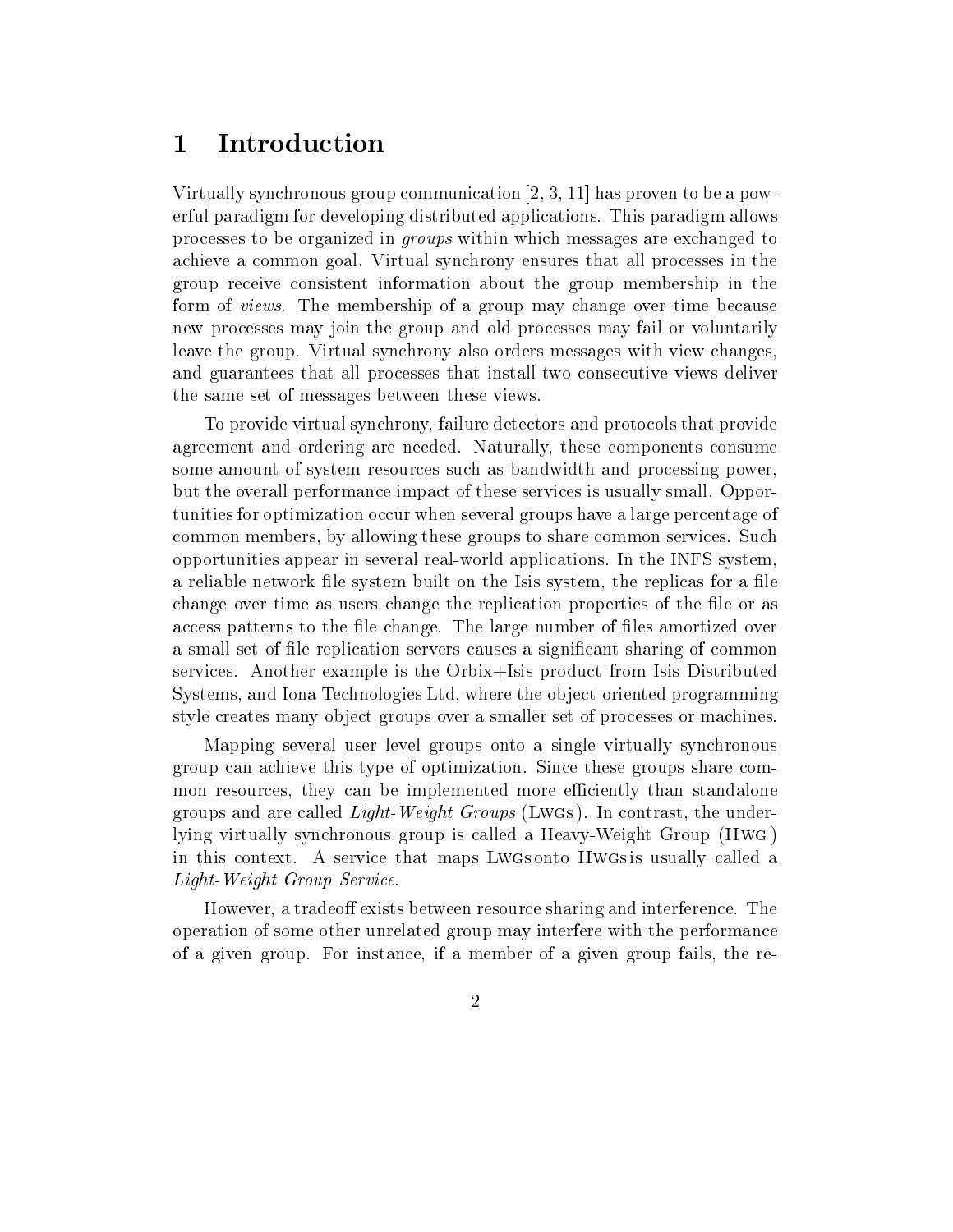configuration of that group may affect the behavior of other non-overlapping groups which should not happen in the ideal situation. Due to this reason, finding appropriate mappings is a critical point in the design of a Light-Weight Group Service.

Light-Weight Group Services have been implemented before in different group based communication systems [5, 8]. Unfortunately, such services imposed restrictions on group usage as a result of changing the interface of the underlying virtually synchronous group. In a recent paper [9], we have proposed a new design for the Lwg protocols that circumvents such limitations, in particular, we have shown that the Light-Weight Group Service can be implemented in a fully transparent manner. This new set of protocols has already proven advantageous in static environments, where there is large overlap among user groups.

In this paper we extend our work to dynamic environments, where mappings cannot be defined a priori and may change over time. We show the possibility to establish mappings that promote sharing and, at the same time, minimize interference. The establishment of these mappings can be automated, using heuristics applied locally at each node. Experiments implementing this approach in the Horus system [12] have shown signicant performance improvements.

The paper is organized into five other sections. Related work is surveyed in Section 2. In a recent paper [9], the design of the Transparent Light-Weight Group Service is further explored, but Section 3 provides a brief description. The heuristics to support dynamic mappings are discussed in Section 4. Performance results obtained with an implementation in Horus are presented in Section 5. Section 6 concludes the paper.

### 2Related work

To our knowledge, Delta-4  $[8]$  was the first system to offer some form of Light-Weight Group Service. The Delta-4 group communication subsystem was structured as a layered architecture similar to the ISO stack. Virtually synchronous support was provided in the lower layers of the architecture, immediately on top of standard MAC protocols. Several session level groups can be mapped onto a single MAC level group, but the association was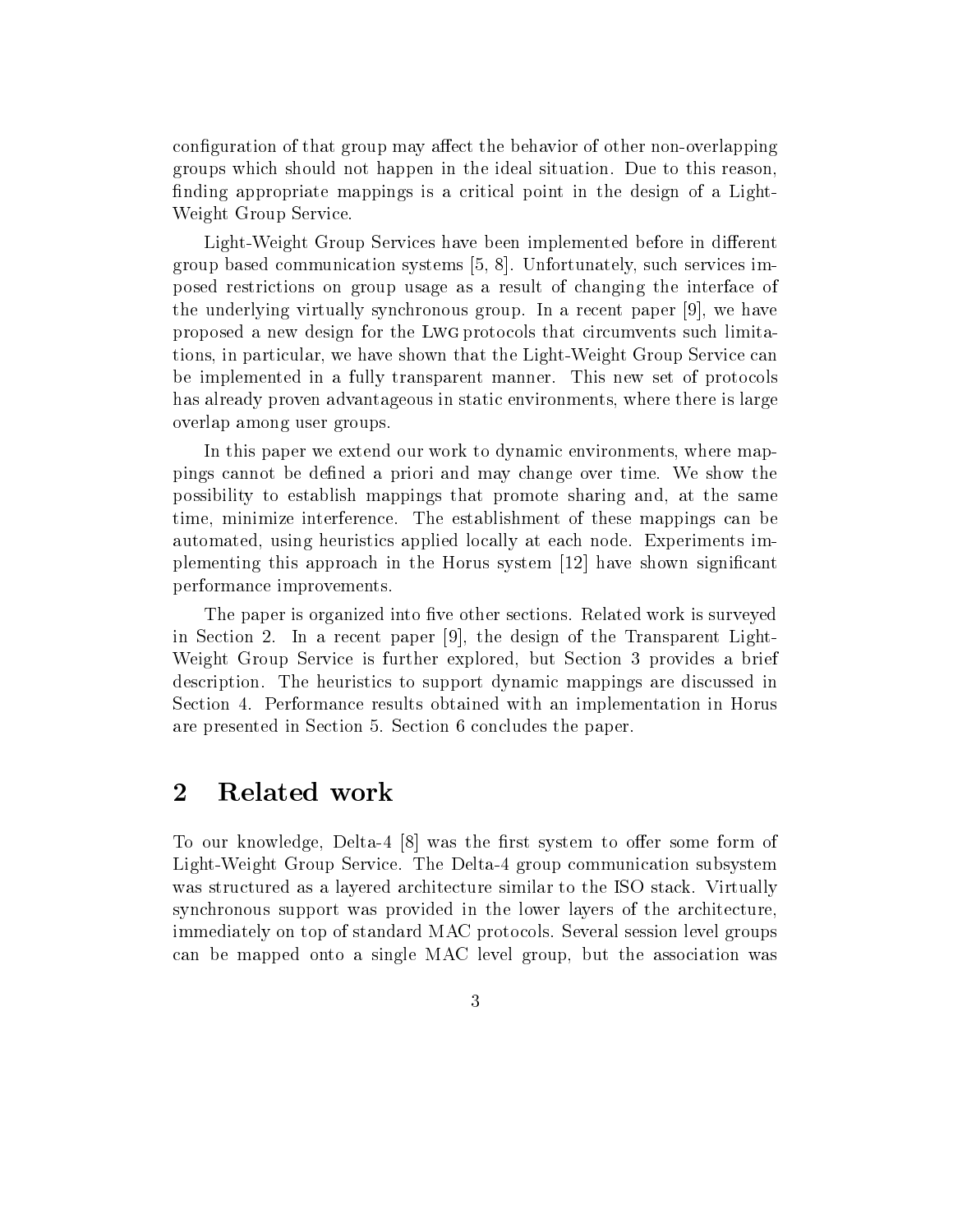statically defined, called a *connection* in the Delta-4 terminology.

The Isis system has extended this principle, offering a Light-Weight Group Service that supports dynamic associations between user level groups and core Isis groups [5]. However, the Isis Lwgs require the specification of the target membership of a user group to make appropriate mapping decisions.

Neither of these approaches is transparent, because they do not preserve the original Hwg interface. In both cases, additional information is required. This requirement forces existing applications to be changed in two ways. The first change is that it prevents the Lwg protocols from being used as an optional feature in a transparent manner. The second change is that it nullifies one of the most powerful features of virtual synchrony, the ability of operation without a priori knowledge of the group membership. Moreover, these previous approaches avoid the problem of finding the most appropriate mapping in a fully automated way by placing the burden on the user to locate and provide a priori knowledge of possible sources of interference.

Some systems [1] do have all groups in the system sharing some resources, such as a failure detector or an underlying ordered channel. Although these systems are implementing a static form of a Light-Weight Group Service, they do not address the problem of minimizing interference. To our knowledge, this paper presents the first Lwg service that promotes resource sharing and, at the same time, minimizes interference, in a fully automated manner.

#### 3The transparent Lwg service

#### Design overview 3.1

The main goal of the dynamic Lwg Service is to support resource sharing by mapping several Lwgs with similar membership onto a single Hwg while fully preserving the original HwG interface. For added efficiency, we also construct this mapping between Lwgs and Hwgs in a completely automated manner. As a positive side effect of resource sharing, it is possible to decrease the latency of group operations by avoiding redundant startup procedures.

The Lwg Service performs its task by managing a pool of Hwgs and es-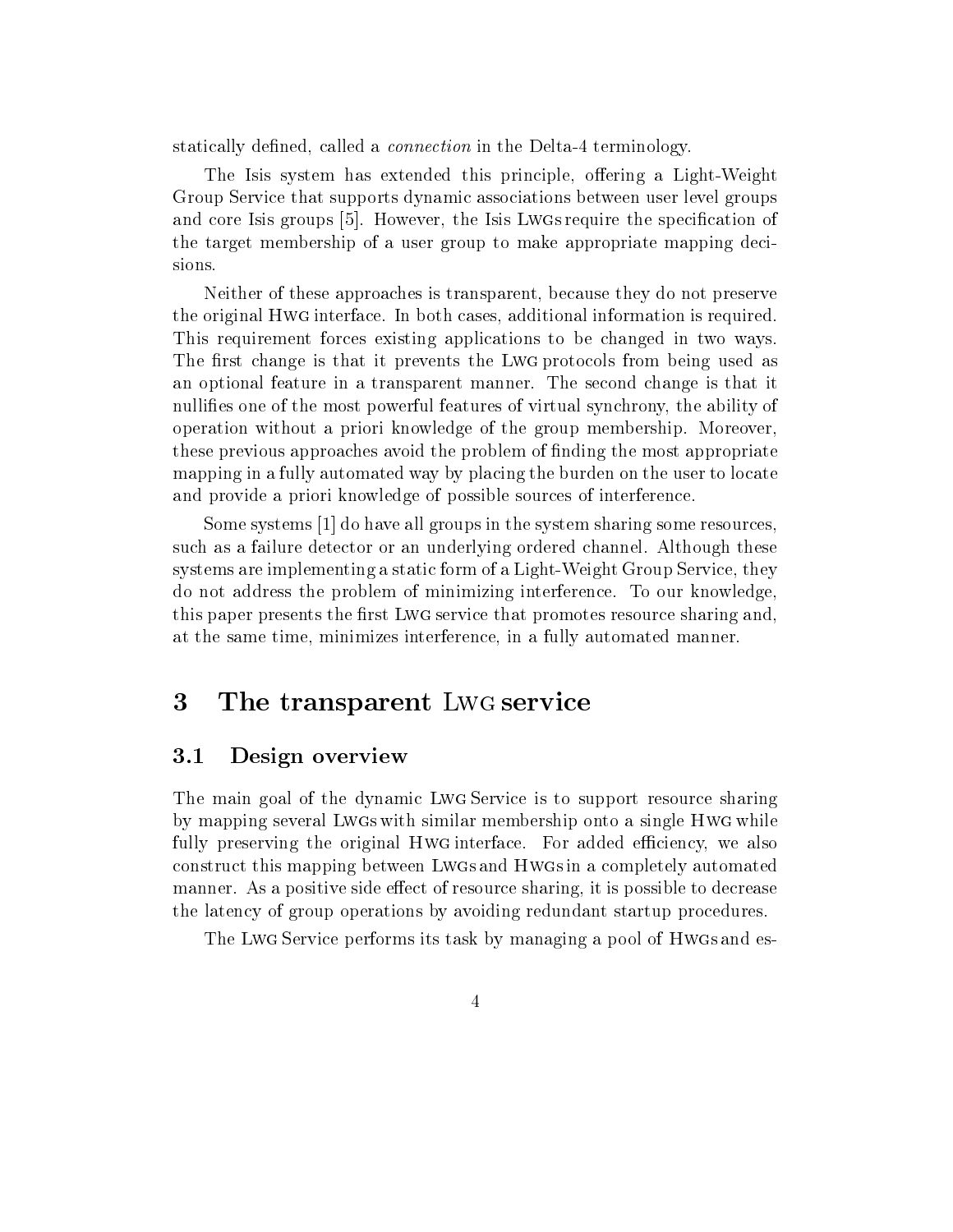tablishing associations between Lwgs and these Hwgs . Every time a new Lwg is created, the Service must decide whether the Lwg should be associated with one of the existing Hwgs (if any), or if a new Hwg should be added to the pool. Whatever decision is made, the new Lwg will be associated with some Hwg and may share that Hwg with other Lwgs . Since the design imposes no restriction on the way the membership of Lwgs changes in time, mappings that were appropriate at one point may become inefficient as the system evolves. To compensate for these changes, the Lwg Service dynamically redefines these mappings. When this happens, we say that a Lwg is switched from one Hwg to another. If, at some point, a given Hwg becomes unsuitable for establishing further mappings, it is released from the pool. Thus, the pool of Hwgs managed by the Service expands and shrinks over time, not only due to the creation of new Lwgs, but also due to changes in membership in these groups.

The Lwg service then has three main tasks: (i) preserve the virtually synchronous interface of the Hwgs to Lwg users; (ii) define the mapping and switching policies; and (iii) invoke a *switching protocol*, which is a protocol that allows the association between a Lwg and a Hwg to be changed at run time.

The first task is a critical to the overall design, because if no performance advantages can be obtained by mapping several Lwgs onto a single Hwg , the mapping and switching strategies becomes pointless. Due to this reason, we first concentrate on developing and evaluating the protocols that support the transparent Lwg design. These protocols are described in detail elsewhere [9]. For background information, the next section provides a brief description of these protocols and of their performance.

### 3.2 Protocol operation

The protocols that implement the Light-Weight Group Service perform the tasks required to offer virtual synchrony (join a group, leave a group, and multicast messages in a group) and switch the mappings between Lwgs and Hwgs dynamically. These protocols are not tied to any particular architecture, but were designed having the Isis, Horus  $[13, 12]$  and NAVTECH  $[14]$ systems in mind. All these systems provide a virtually synchronous communication service.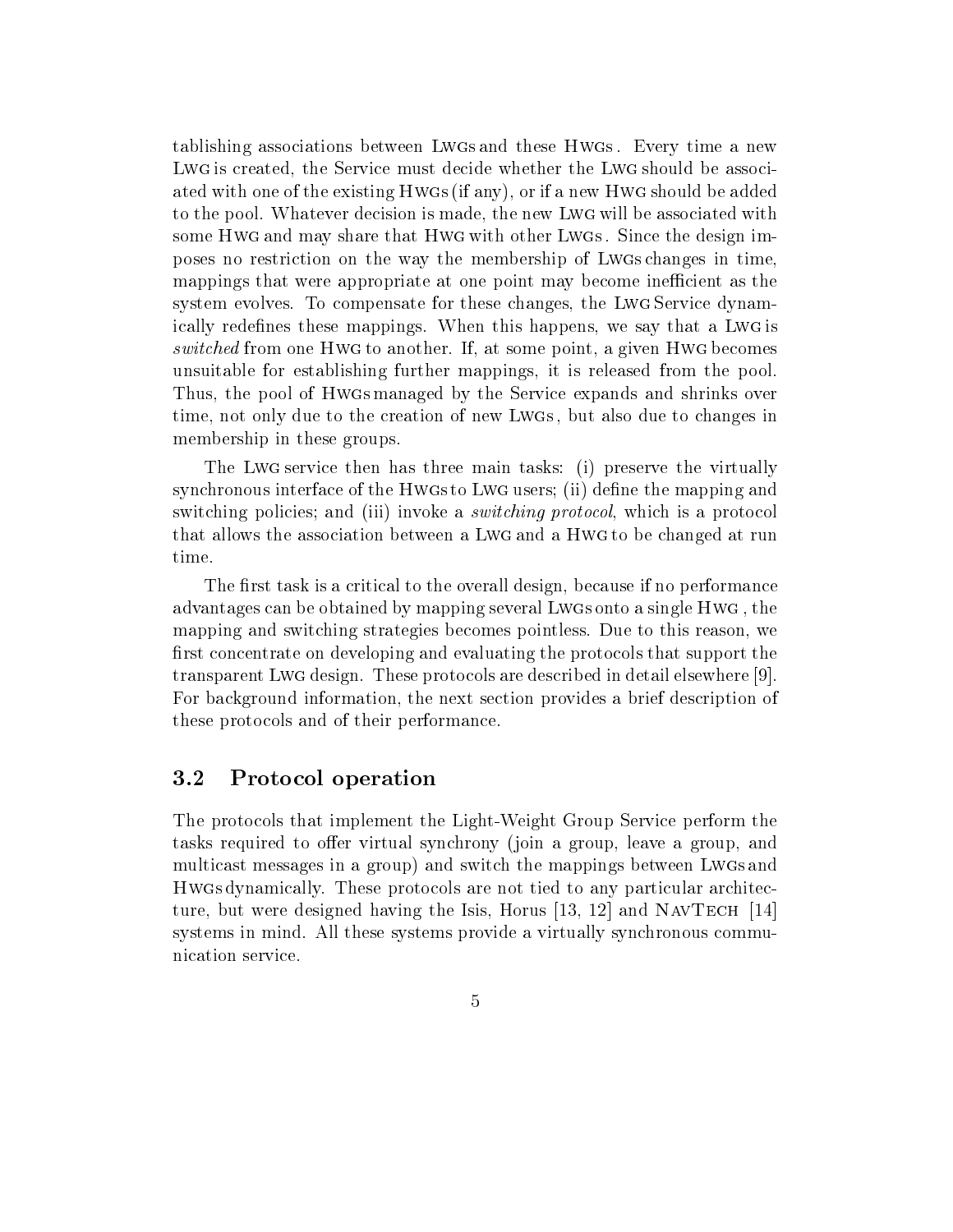| Downcalls   |                                     |
|-------------|-------------------------------------|
| Name        | Parameters                          |
| Join        | GroupId gid, Pid pid                |
| Leave       | GroupId gid, Pid pid                |
| Send        | GroupId gid, BitArray data          |
| HoldOk      | GroupId gid                         |
| Upcalls     |                                     |
| Name        | Parameters                          |
| <b>View</b> | GroupId gid, PidList view           |
| Data        | GroupId gid, Pid src, BitArray data |
| Hold        | GroupId gid                         |

Table 1: VS interface primitives

#### 3.2.1Interface

A typical interface of a virtually synchronous layer contains the following primitives, as listed in Table 1 (we denote the downcalls with the ".req" suffix and the upcalls with the ".int" suffix): Join.req, allows a member to join a group; Leave.req, allows a member to leave a group; Send.req, sends a virtually synchronous multicast; View.int, installs a new view; Data.int, indicates the delivery of a multicast; Hold. int, indicates that the traffic must be stopped temporarily (usually, when a view change in the virtually synchronous layer is in process); and HoldOk.req, confirms the Hold.int indication. Hold. int and HoldOk.req may be hidden from the user at upper layers.

The main goal of our design is to build a service that lets several user groups to share the same virtually synchronous group in a transparent manner. To accomplish this goal, the Light-Weight Group Service exports the same interface as the virtual synchrony service, as illustrated in Figure 1.

#### 3.2.2Flush protocol

The core of the Light-Weight Group implementation is the flush protocol which is responsible for installing a new view. The protocol ensures that all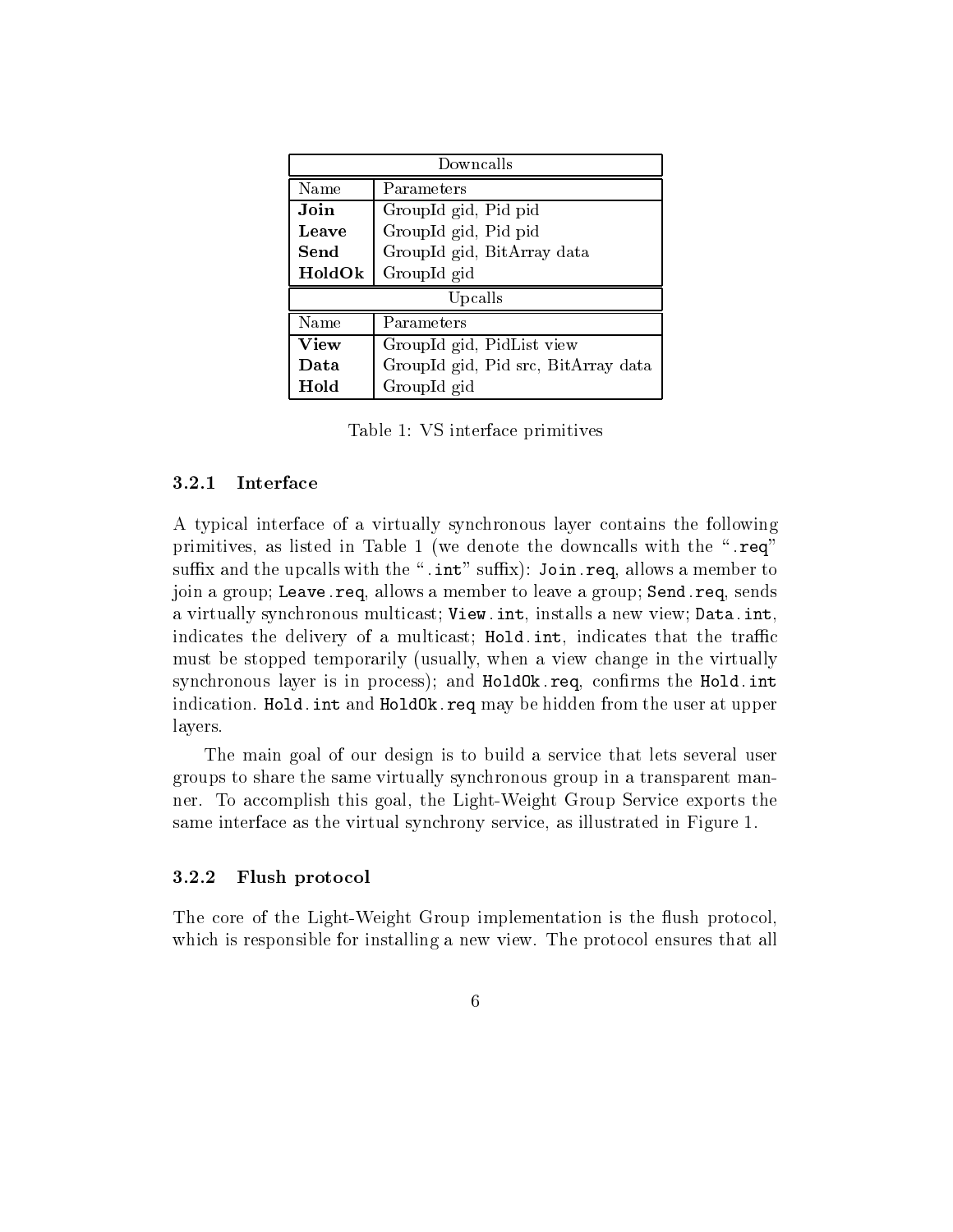

Figure 1: Light-Weight Group service interface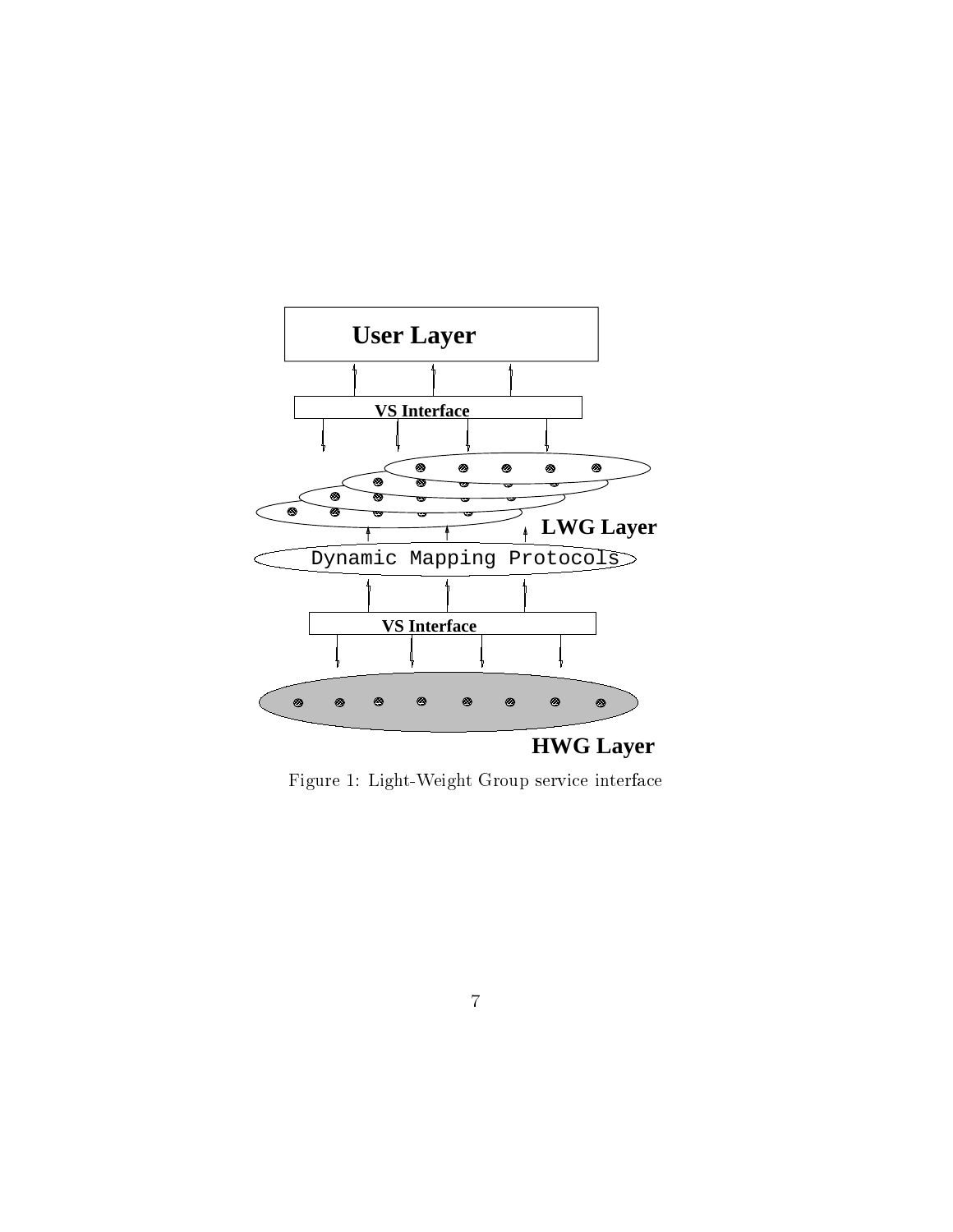messages delivered to some processes in a given view are delivered to all the correct processes in that view before a new view is installed. The protocol works as follows. The oldest member of the group, the coordinator, multicasts a FLUSH message to initiate the protocol. When the FLUSH is received, the application is requested to stop sending through the Hold.int interrupt. When the corresponding HoldOk.req is received from the application, the Lwg member acknowledges the FLUSH message with a FLUSH OK. The protocol is terminated by the coordinator which sends a VIEW message as soon as a FLUSH<sub>-</sub>OK is received from every member. When the VIEW message is received, the traffic is resumed by delivering the new view through the lwg.View.int interrupt. In addition to the new membership of the group, the VIEW message disseminates the identity of the appropriate Hwg for the next view. Thus, in our Lwg Service, the flush protocol both changes the group membership and executes the switch protocol. If a member process fails or becomes unreachable while executing the flush protocol, another round of the flush protocol starts immediately, collecting FLUSH\_OK replies from currently available members. Therefore, the flush protocol does not block.

#### 3.2.3Create/join and leave protocols

The create/join procedure consists of two main steps. In the first step, a map is established between the Lwg and some Hwg . These mappings need to be stored in a way that can be accessed by every process. Our protocols store mappings in an external Name Service. To minimize access to the name service, the joining process proposes a mapping based on its own local Hwgs according to the mapping heuristics discussed in Section 4. In a single access to the name service, the joining process either commits this mapping or, in the case where the Lwg is already mapped onto some other Hwg , obtains the existing mapping. Additionally, if the process is not a member of the selected Hwg , it joins the Hwg before executing the second step. The second step consists of sending a JOIN message to all members of the Hwg . When the JOIN message is received, the identifier of the joining process is added to a joining List and the coordinator of the Lwg triggers a flush protocol which, in turn, will install a new view.

The leave procedure is similar to the joining protocol. The process simply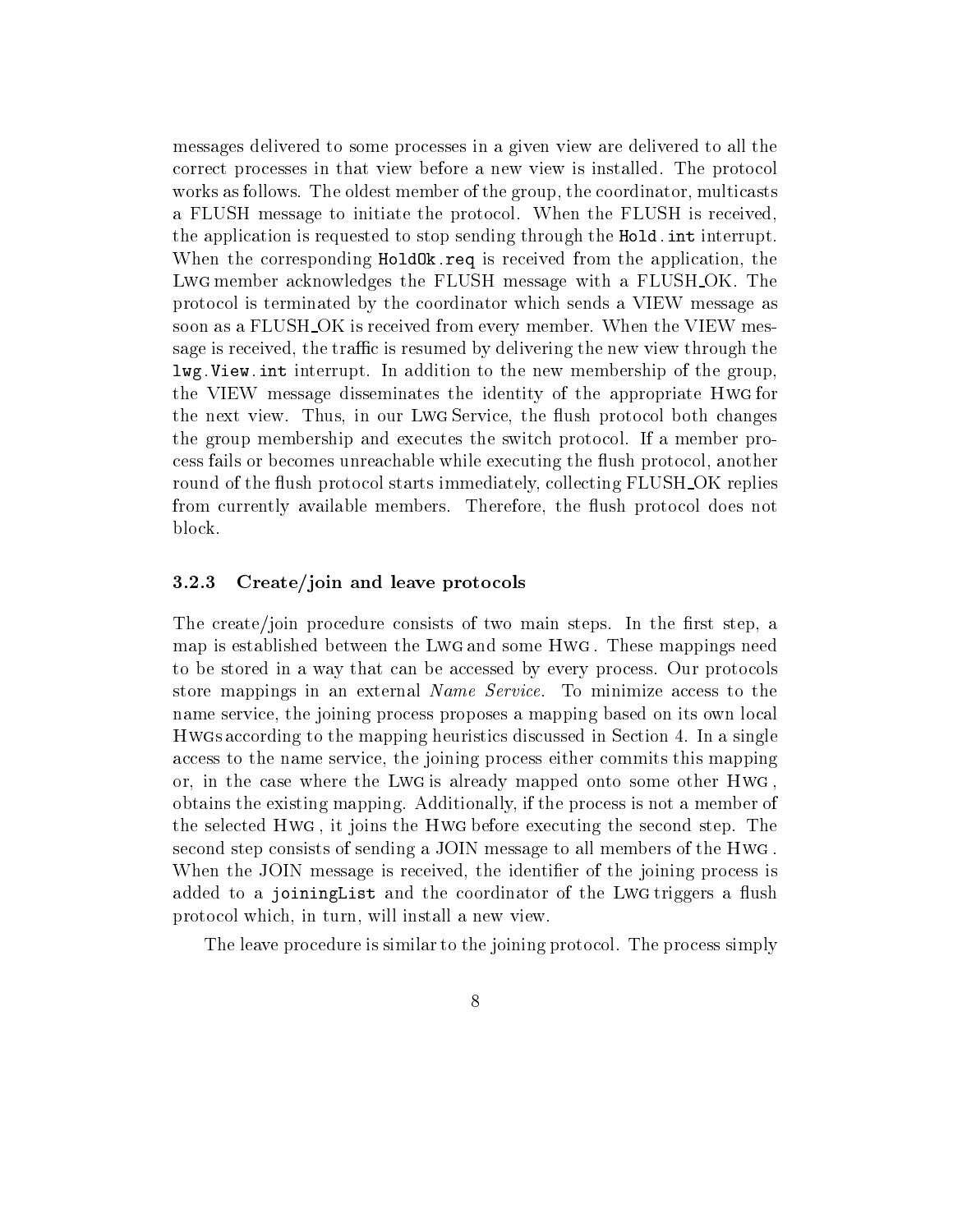sends a LEAVE message to all members of the Hwg . When the LEAVE message is received, the identifier of the process is added to a leaving List and the coordinator of the Lwg triggers a flush protocol which, in turn, will install a new view.

#### 3.2.4Message passing protocol

The principle of the message passing protocol is very simple. The Lwg service encapsulates the Lwg data in a dedicated message which is multicast on the  $\ldots$  . On the recipient side, when such message is received, the largest part  $\ldots$ is examined and the data part is forwarded to the specied Lwg .

A message multicast on a Hwg can be performed using two main approaches. In one approach, known as selective multicasting, the message is multicast only to the relevant members of the Hwg [10]. In order to be efficient, this approach requires some hardware support. In the other approach, the message is multicast to all members of the Hwg and, then, each site that is not a member of the concerned Lwg discards the message. This is one of the sources of interference, since memory and CPU are wasted in the processes where the message is received only to be discarded.

#### 3.2.5Switch protocol

Assume that a given Lwg , lwgId, needs to be switched from one Hwg , hwgFrom, to another Hwg , hwgTo. The switch protocol is initiated by some process member of lwgId. In order to inform other members of lwgId of the start of the switching procedure, it multicasts an OPEN message on hwgFrom. When this message is received, all members of lwgId check if they are already members of hwgTo and, when they are not, join this group. When all members have joined hwgTo, the execution of the flush protocol is triggered. The protocol installs a new view and commits the new mapping. When a switch occurs, the name service is informed of the new mapping so that further joins are directed to the appropriate Hwg (see [9] for a discussion of how concurrent joins and switches are handled).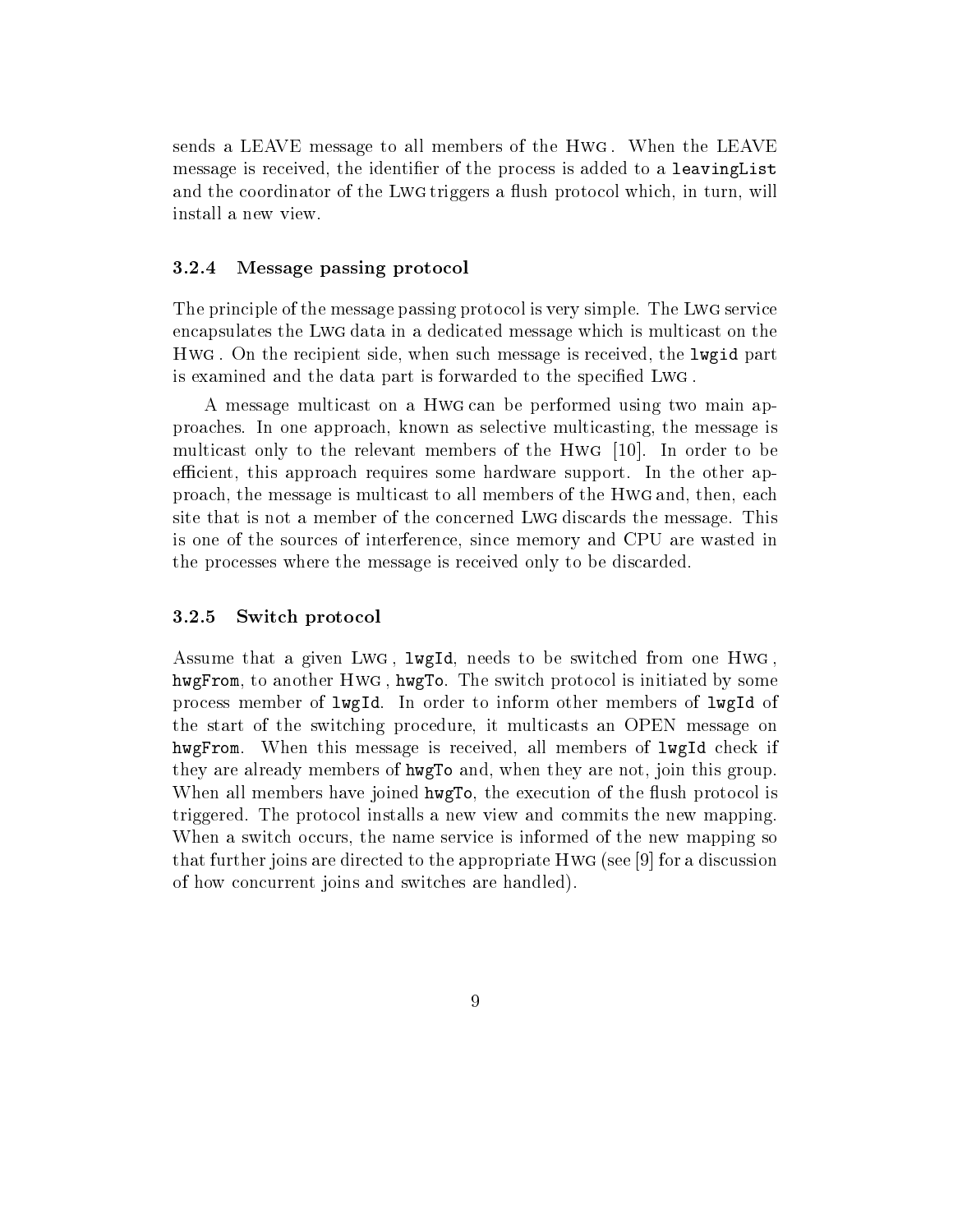#### 3.2.6Failure handling protocol

The basic failure handling protocol is quite simple because most of the complexity is handled by the virtually synchronous service. Whenever a failure is detected by a Hwg , a Hold.int is generated in order to stop the traf fic flow. This interrupt must be multiplexed to all Lwgs mapped onto that Hwg . The Light-Weight Group Service waits for an acknowledgment from every Lwg (in-transit messages can still be sent or received) and then acknowledges the Hold.int interrupt. Finally, when a new view is installed in the Hwg , the failed processes are removed from the views of all mapped Lwgs.

## 3.3 An Implementation in Horus

#### 3.3.1Horus overview

Horus  $\vert 13 \vert$  is a group communication system which offers great flexibility in the properties provided by protocols. It uses virtually synchronous protocols to support dynamic group membership, message ordering, synchronization and failure handling.

In the Horus architecture, protocols are constructed dynamically by stacking microprotocols, which support a common interface. Each microprotocol offers a small integral set of communication properties, and Horus implements them as different layers.

Horus provides a large set of microprotocols. The following layers are related to our design of the Light-Weight Group Service. The COM layer provides the Horus interface over other low-level communication interfaces which include IP, UDP, ATM, the x-kernel [7] and a network simulator. The NAK layer provides reliable FIFO unicast and multicast. The FRAG layer implements fragmentation and reassembly of messages. The MBRSHIP layer guarantees virtual synchrony. In order to do failure detection and offer reliable FIFO communication, the NAK layer has each member periodically multicasts "status" background messages in the group it is residing. These "status" messages add load to the system as the number of groups in the system increases. A major objective of our Lwg Service design is to eliminate redundant background traffic as much as possible.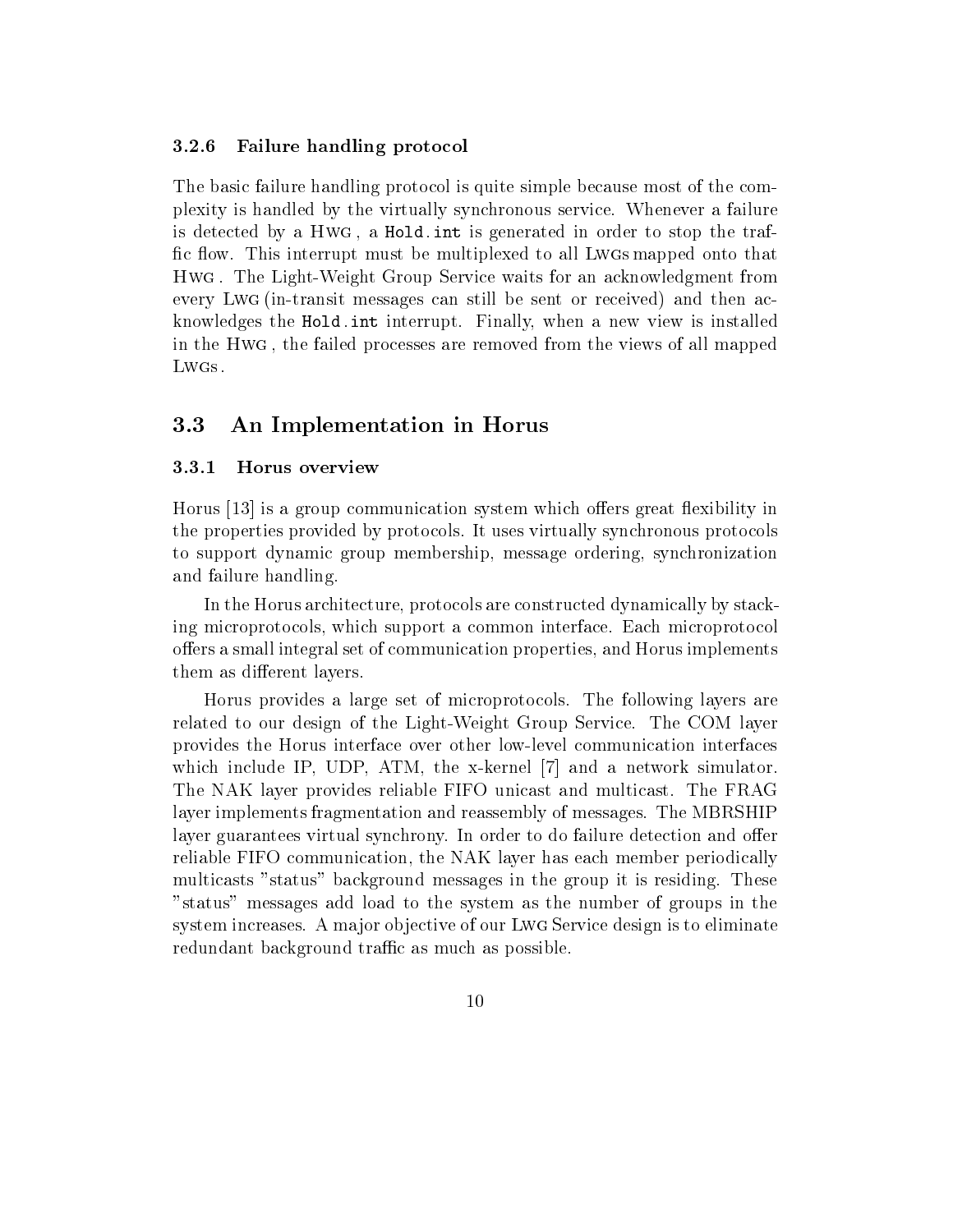#### 3.3.2Performance with identical Lwgs

To evaluate the effectiveness of the Lwg Service, we conducted a number of tests on n identical four-member Lwgs . The tests used an implementation of the Lwg Service in Horus and measured its impact on different operations such as join, leave, data transfer and recovery from crashes. These tests are relevant because they show the improvements obtained when maximum resource sharing is achieved, that is, when all Lwgs are mapped onto a single Hwg . For self-containment, we reproduce the results for data transfer and failure recovery (the remaining results can be found in [9]).

To evaluate the effect of Lwgs on failure recovery, we conducted the following test: a given process, member of n identical four-member groups, crashes and forces these  $n$  groups to reconfigure. The recovery time, measured between the detection of the failure and the installation of a new view is presented in Figure 2.When the Lwg service is used, all groups share the same recovery procedure and the recovery time is almost constant, while it shows a non-linear increase in the Hwg test. To evaluate the impact of  $\Box$  . We derive transfer, we measured transfer int, we measured when  $\Box$  is the member is  $\Box$ multicasting 10-byte messages in one of the  $n$  groups. From Figure 2 we see that the Lwg figure stays constant at 1.25 milliseconds, while the Hwg figure increases dramatically to reach 2.9 milliseconds as  $n$  increases to 200.

These results show that the resource sharing promoted by the Lwg approach offers clear performance advantages. These experiments were done in an environment where Lwgs fully overlap. In this paper, we extend these results to more complex topologies and we show that, due to interference, mapping all Lwgs onto a single Hwg is not always the optimal solution. The next section discusses how better mappings can be achieved in the general case. .

### 4Dynamic mapping

In the type of systems we are targeting (like Isis, Horus, or NAVTECH), when a process joins or creates a group, it is not required to know in advance its future membership. Actually, in most cases this membership cannot be known in advance, as it often depends on run-time parameters like number and location of users, load, occurrence of faults and so on.Thus, the Lwg Service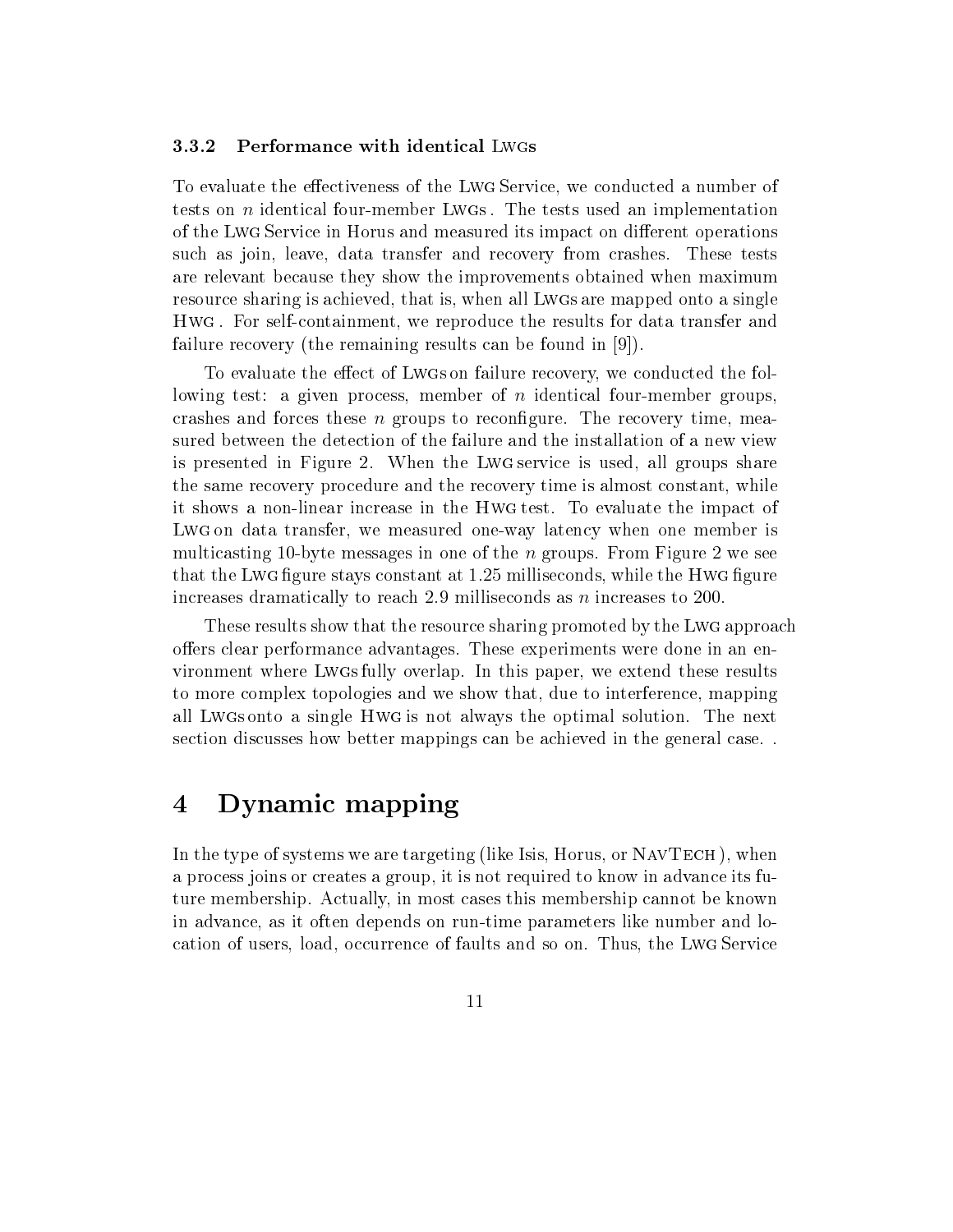

Figure 2: Recovery from crashes and data transfer

must be able to operate without this information, using heuristics to find the most appropriate mappings between LwGs and HwGs.

# 4.1 The problem of interference

When all Lwgs have the same membership, good results are always achieved when they are mapped onto a single Hwg . This begs the question whether a single Hwg is always a good solution. The answer is no because two Lwgs may interfere with each other if they are mapped onto the same Hwg .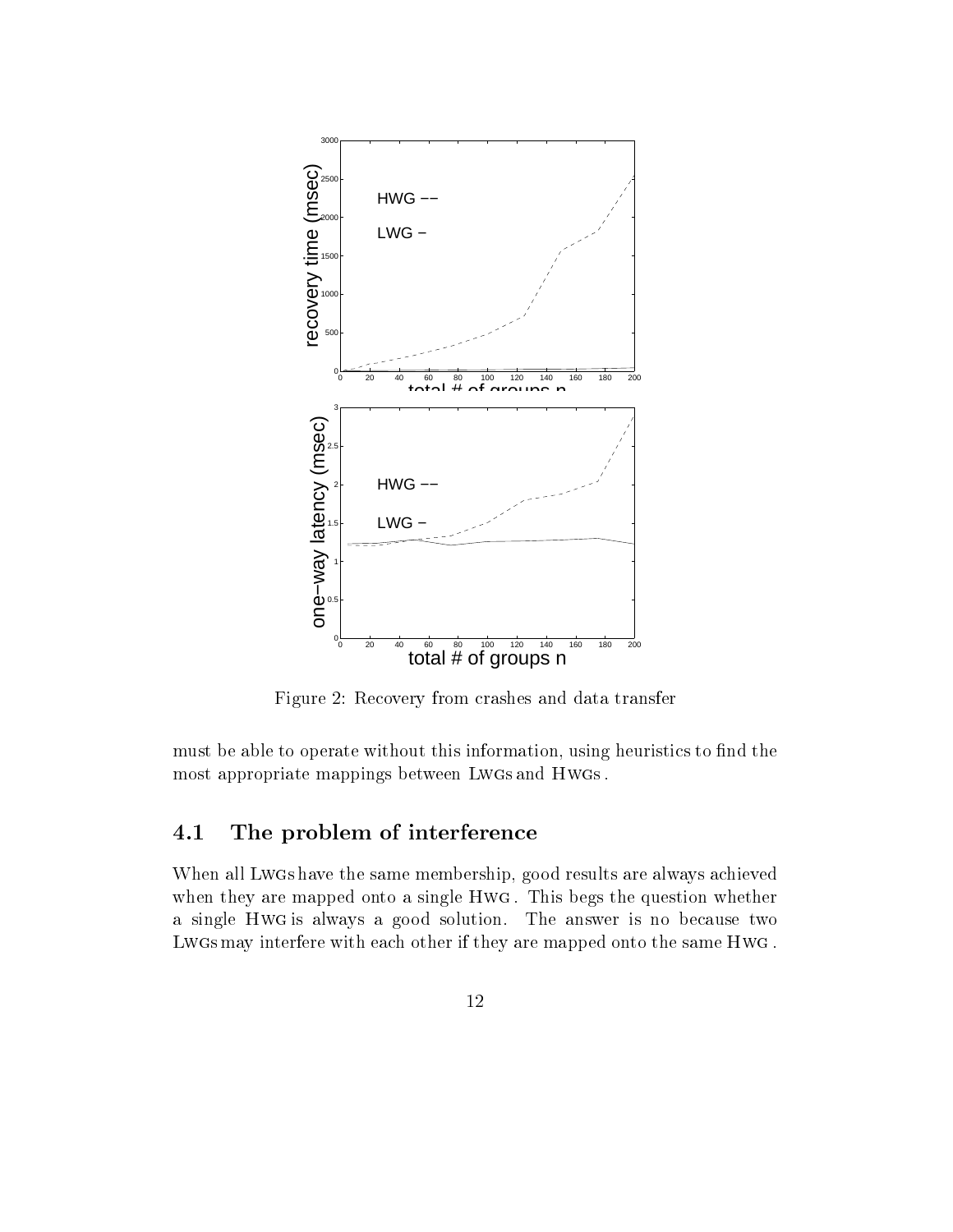Usually insignicant when the Lwgs have the same membership, this interference becomes increasingly disturbing as the membership differs and becomes clearly disadvantageous when the Lwgs do not overlap. We can present some potential sources of interference:

The first source of interference lies in the same FIFO channel shared by all the Lwgs when they are mapped onto the same Hwg . All the Lwgs also share the same set of physical resources the FIFO channelis built on. This, at least theoretically, reduces parallelism in the system: when a message loss from one Lwg occurs, it can delay the delivery of messages from other Lwgs . Today's technology rarely results in message losses due to bit errors, but losses due to congestion are still common. With Quality of Service being offerred in the next generation of transport protocols such as RSVP  $[15]$  and IPv6  $[4]$ , we expect fewer and fewer message losses. Therefore, the interference from using the same FIFO channel is almost negligible in the future.

A second source of interference happens when the failure of a Hwg member disturbs the operation of the Hwg and the Lwg (s) mapped onto it. Upon failure, the Hwg usually goes through a flush procedure to enforce virtually synchronous properties (this procedure was discussed in section 3.2). Whenever the membership of the Lwg does not exactly match the membership of the Hwg , the failures of processes which are not its own members may disturb the operation of the Lwg .

Finally, if no selective addressing is available, that is, if it is impossible to send messages to subsets of the whole Hwg , all messages regarding a given  $\Box$  . This be broadcast on the Hotel that  $\Box$  . This means that when the means that  $\Box$ of the Hwg is a superset of the membership of the Lwg , some processes will have to spend resources (CPU and memory) discarding messages not addressed to them. This is a severe source of interference because the number of messages a receiver can process per unit time is limited. This type of interference is even more severe when the members of disjoint Lwgs are located in separate sub-networks. In this scenario, mapping both Lwgs onto the same sub-network.

Thus, the task of mapping Lwgs onto Hwgs addresses two conflicting goals: increasing resource sharing and minimizing interference.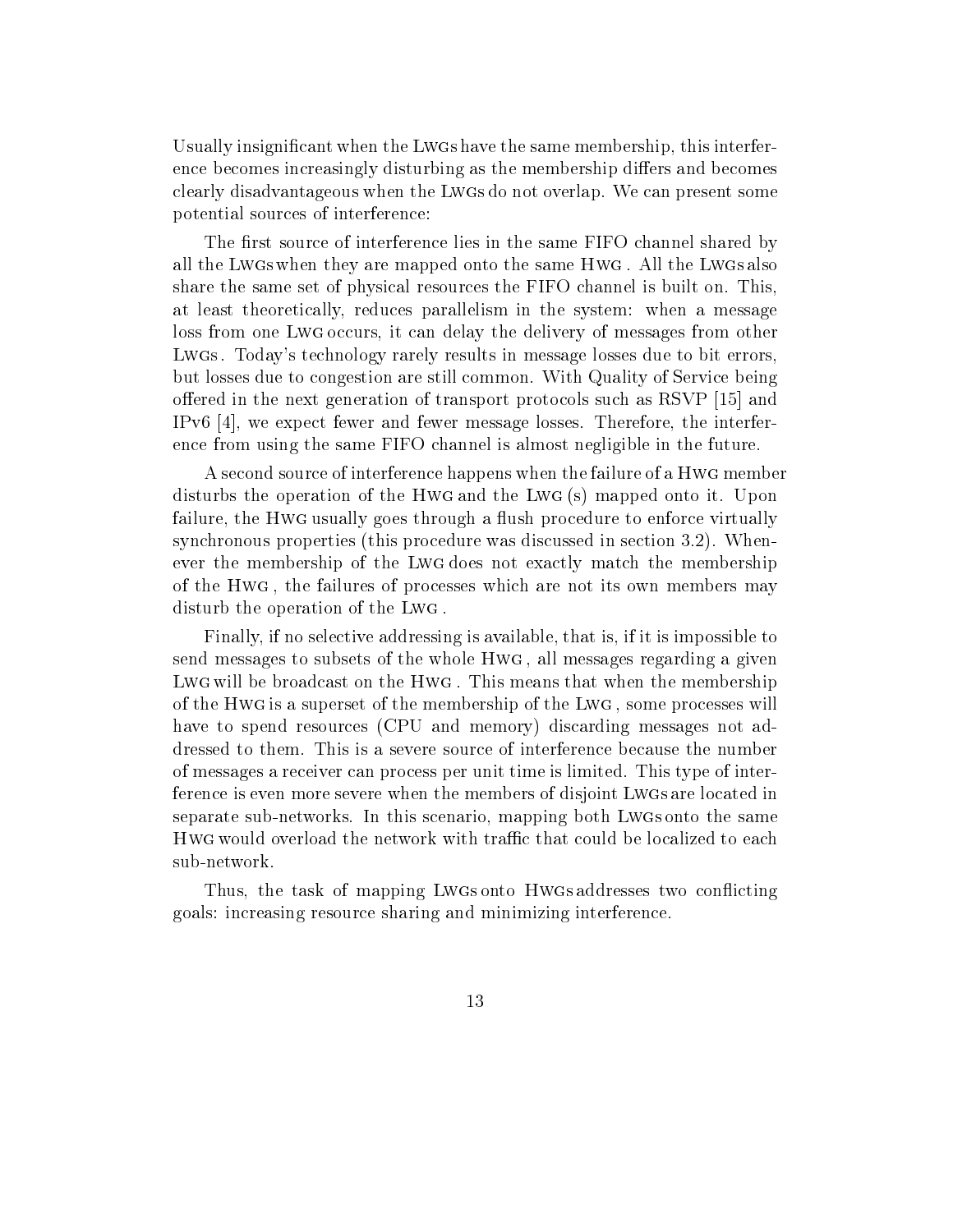### 4.2 The mapping problem

An optimal mapping exists for a given set of Lwgs that balances the twin goals of increasing resource sharing and minimizing interference. The determination of this optimal mapping depends not only on the criterion used to evaluate the mapping (throughput, latency, failure-recovery time, etc.), but also on several operational parameters, such as the protocols being used, processing power, available memory, hardware architecture, and the network technology and topology, etc. In the rest of this paper, we will concentrate on general criteria that we believe effective in most architectures. Nevertheless, to provide some insight on the general criteria, we summarize the analysis of the mapping problem for a specific architecture (the Horus system) from two different perspectives, resource sharing and interference caused by data traffic.

In the Horus system, failure detection is performed by having each group member multicast to every other member a "status" report background message periodically (in the current conguration, every 2 seconds). Experiments show that the bottleneck for handling the background messages is the receiver buffer size  $[6]$ . Processors do not have enough input buffer space to handle all the input messages in the short amount of time, therefore, some messages are dropped from the input buffers. As a result, an important goal of resource sharing is to minimize the number of these background messages. Consider a pair of overlapping Lwgs,  $(lwg_1, lwg_2)$  of size  $(n_1 + k)$ and  $(n_2 + k)$  respectively where  $k > 0$  is the size of their overlap. If each Lwg is mapped onto a dierent Hwg (with membership identical to that of the LwG),  $F_a = (n_1 + \kappa)^2 + (n_2 + \kappa)^2$  message interrupts are generated in the system every period. If both groups are mapped onto the same Hwg , this number is  $r_b = (n_1 + n_2 + \kappa)^2$ . Elective resource sharing occurs when  $F_b < F_a$ , that is, when  $k > \sqrt{2n_1 n_2}$ . Another way to express this result is that a poorly chosen resource sharing policy may induce, only due to the failure detection mechanism, an overhead of  $|F_a - F_b|f = |k^2 - 2n_1n_2|f$  additional message interrupts per unit time, where  $f$  is the frequency at which the failure detector runs.

Consider now the effect of interference. In Horus, selective addressing is not available. This means that a multicast on a given Lwg is received by all members of the underlying Hwg . For simplicity, assume the same scenario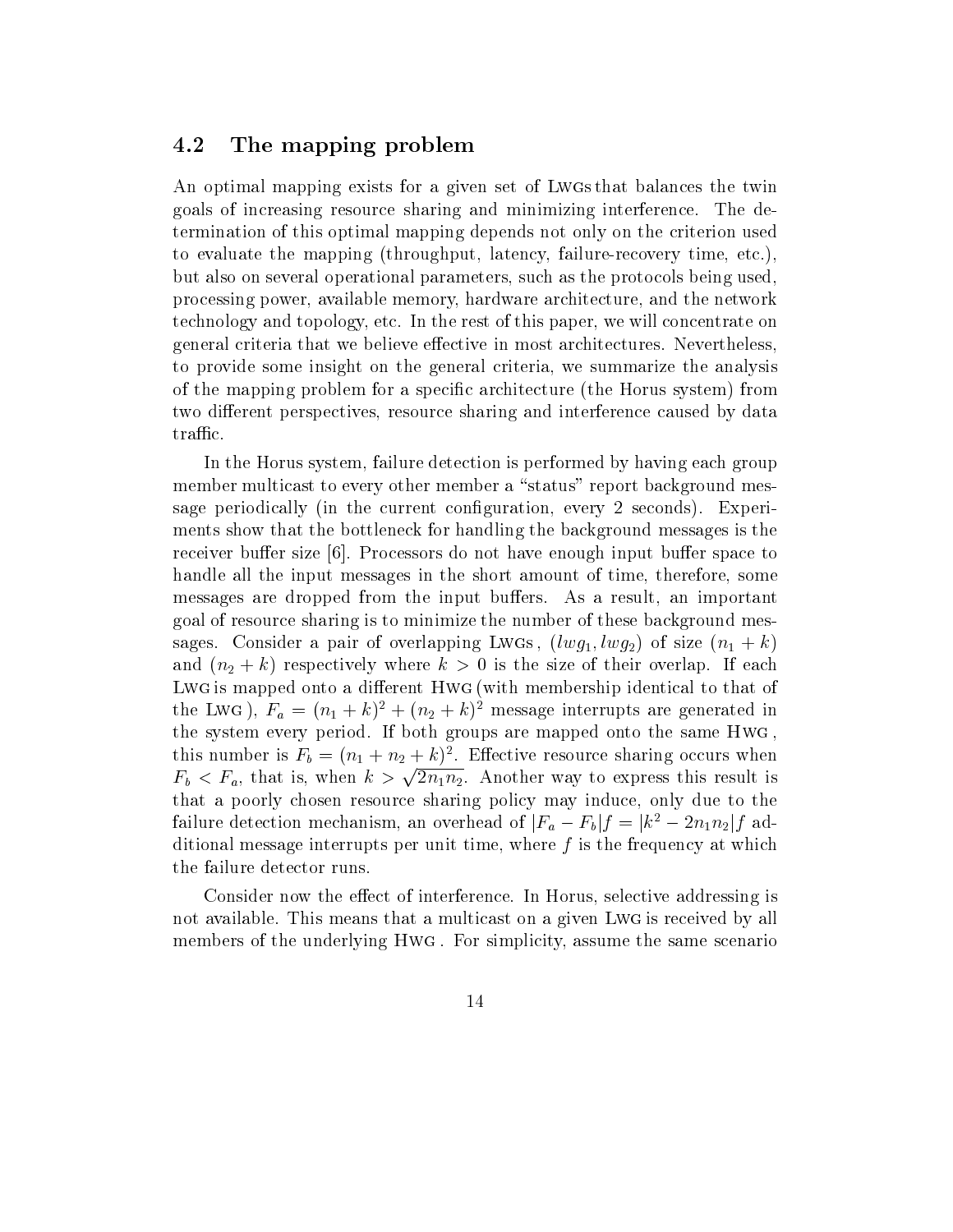as above and assume that every member multicasts periodically a message to the each Hwg it belongs to. If each Lwg is mapped onto a different Hwg, each process only receives the messages addressed to it. For example, a process in  $lwg_1$  only would receive  $(n_1 + k)$  messages periodically, while a member of both  $lwg_1$  and  $lwg_2$  would receive  $(n_1 + n_2 + 2k)$  messages, etc. If both groups are mapped onto the same Hwg, every member would receive  $(n_1+n_2 +k)$  messages periodically, regardless of its affiliation. This overhead caused by interference may cancel the savings induced by resource sharing. The above analysis applies to any pair of overlapping Lwgs  $(lwg_1, lwg_2)$ . Either they are mapped onto two different Hwgs with sizes being  $(n_1 + k)$ and  $(n_2 + k)$  respectively, where k is the overlap of the Hwgs; or they are mapped onto one Hwg of size  $(n_1 + n_2 + k)$ .

Of course, other effects could be taken into account. For instance, one could examine the number of messages exchanged during failure recovery, or the network load distribution according to the topology. However, these considerations are not addressed here since the focus of this paper is not the quest for the optimal mapping for a given system. Instead, the focus is to show that better performance can be achieved when resource sharing and interference are simultaneously taken into account. Later in the performance section, we show that even applying some generic rules can be effective.

### 4.3 Create mappings

When a Lwg group is created, a mapping needs to be established. Unfortunately, the future membership of either the new Lwg or of the existing Hwgs cannot be foreseen (the membership of a Hwg is forced to grow with the membership of the mapped Lwgs ). As a result, the mapping decision is of a heuristic nature, and consequently, prone to non-optimal results. Naturally, heuristics can be tuned for specic applications. We concentrate on general-purpose heuristics. Two main approaches can be followed when establishing a mapping for a Lwg which is being created. They are described below.

The *pessimistic* approach assumes the membership of the new LwG will be extremely different from that of other running Lwgs, and creates a new he . If the and containing them it proves inter to be incorrect, one can try to switch. the Lwg to a more appropriate Hwg . The disadvantage of this approach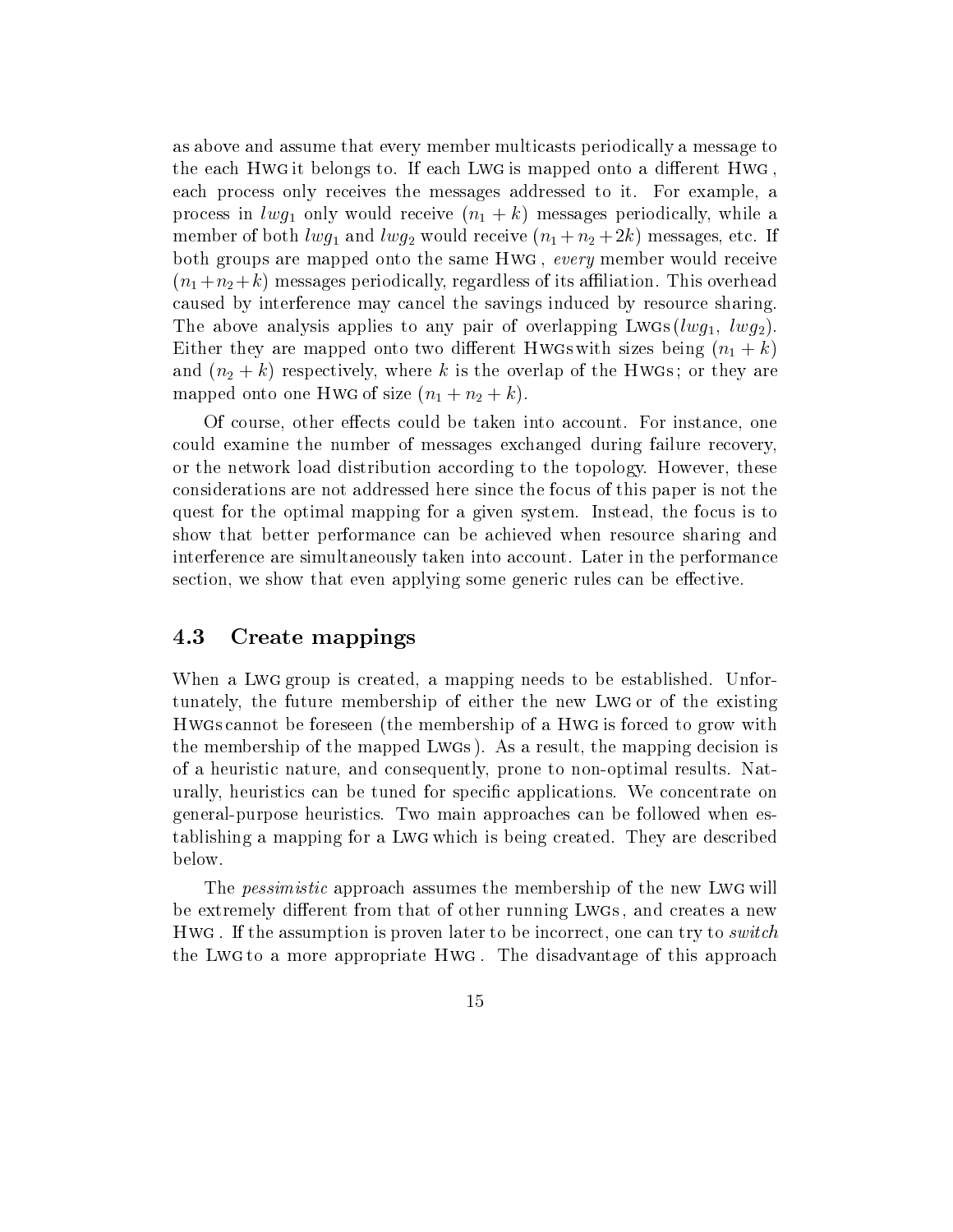is that the heavier operation, creating a new Hwg , is always executed by default.

The optimistic approach assumes the membership of the new Lwg will be similar to some other already existing Lwg . The new Lwg is mapped onto some existing Hwg and if the choice is later proven to be inappropriate, the Less a will be switched onto a more appropriate Hwg . This approach has the view advantage of performing by default a less expensive operation. Furthermore, the expensive operation of joining a Hwg , if necessary, can be executed at a less critical point of the application execution-path (for instance, using moments of reduced communication).

Due to its advantages, we have followed the optimistic approach. The mapping strategy works as follows:

optimistic mapping rule: when a Lwg is created, the Lwg Service maps of the Lwg Service maps of the Lwg Service the Lwg on the Lwg with Lwg with larger membership, the company of the that is, and is, and is, and is, and is Hwg with higher probability of including future members of the Lwg . If several Hwgs match this criterion, the Hwg with less Lwgs already mapped on the state is selected which minimizes the shared channel disaders the shared channel disaders the sh vantage.

### 4.4 Adaptive strategies

The mapping rule tries to promote appropriate mappings. However, due to the lack of information about the future, some of the mappings done at group creation time will later reveal to be disadvantageous. For instance, two non-overlapping Lwgs might be mapped on the same Hwg . In extreme cases, the mapping heuristic could lead to the existence of a single huge Hwg in the system on which all Lwgs were mapped. To prevent such cases from occurring, our approach includes the use of corrective measures. These corrective measures are based on the ability to change the mappings between Lwgs and Hwgs at run-time.

In general terms, the adaptive measures follow a number of simple guidelines:

• Since the ultimate goal is to promote resource sharing, Lwgs with similar membership should be mapped onto the same Hwg . Keeping the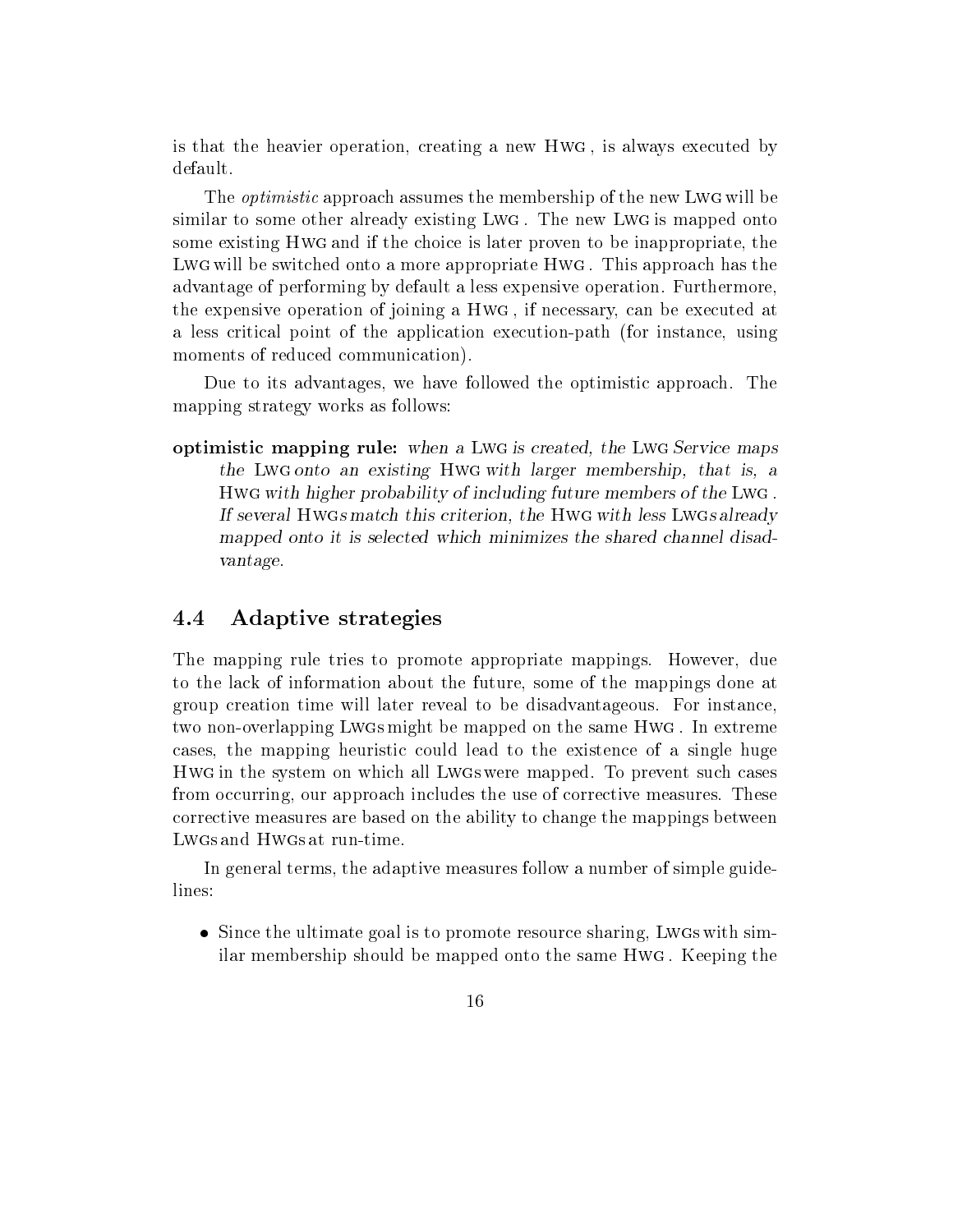number of Hwgs low produces other advantages. When the number of Hwgs is low, the search space is small and the heuristics can be applied in more efficient ways. Also, some architectures contain a limited number of hardware multicast addresses; it is possible to assign one of such addresses to each Hwg if the number of Hwgs is small.

- To minimize interference, a Lwg should be mapped onto a Hwg with a similar membership.
- Due to system evolution, it is possible that a process will find itself a member of a Hwg without having any Lwg mapped on it. If this situation persists for some time, the process should leave the Hwg . Ultimately, a Hwg with no Lwg mapped onto it should be deleted.

These guidelines can be applied in several ways. One is to rely on some central entity to determine a better conguration based on a snapshot of the existing mappings. After determining the new conguration, this central entity instructs each process about which Lwgs should be switched. This solution is inherently not scalable.

Another approach relies exclusively on local heuristics to make switching decisions. This requires special care to ensure that local heuristics make the system converge to some stable configuration. It is also more difficult. if not impossible, to reach the optimal conguration using only local information. Nevertheless, this approach is scalable and allows non overlapping sub-systems to operate with total independence. Due to this reason we have experimented a number of local heuristics.

The merge, switch, shrink algorithms presented in Figure 3 are executed at every process and are based on comparing the membership of all Lwgs and Hwgs that are known to that process.

#### 4.5 Instability, convergence and switching overhead

Poorly chosen local heuristics leads to instability, preventing the system from converging to a stable mapping. To avoid this problem, we have implemented a number of preventive measures, as described below.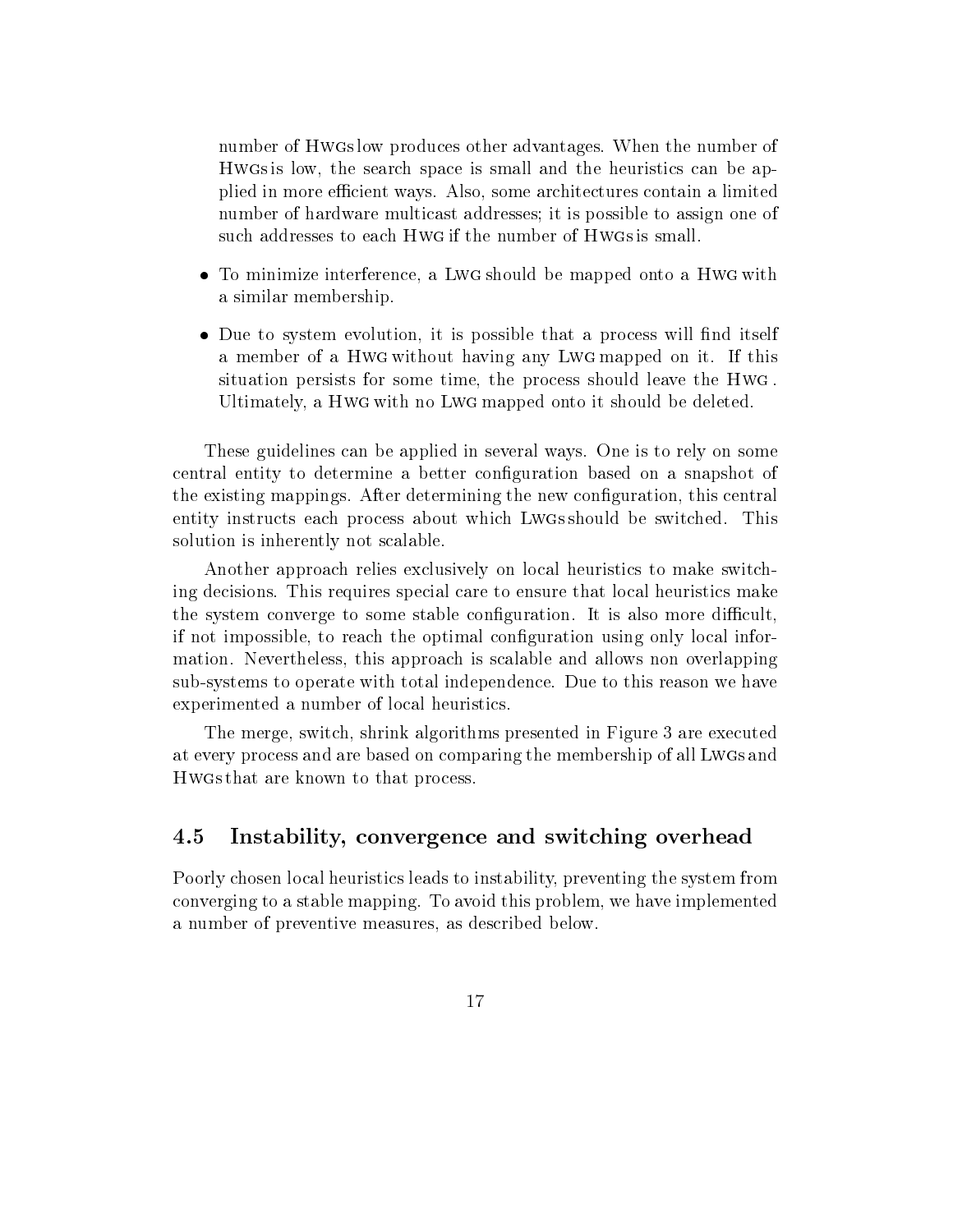```
Demitions: \kappa_m and \kappa_c are comiguration parameters)
    minority. given groups g_1 \subseteq g_2, g_1 is a minority of g_2iff sizeof(g_1) \leq sizeof(g_2)/k_m.
    closeness. given g_1 \subseteq g_2, g_1 and g_2 are close enough to each other
         iff sizeof(g<sub>2</sub>) - sizeof(g<sub>1</sub>) \leq sizeof(g<sub>2</sub>)/k<sub>c</sub>.
```

```
Netge rule (for some comiguration parameter \kappa_m)
     Considering a Lwgs pair (u \psi_1, w \psi_2) with (u \psi_1, u \psi_2) as then
     underlying H wG pair, where size u_1(u_1w_1) = u_1 + \kappa,
    sizeof(hwg_2) = n_2 + k and sizeof(hwg_1 \cap hwg_2)= k.
     if \lnot (hwg_1 \subseteq hwg_2 \land hwg_1 is a minority of hwg_2)
             \vee (hwg<sub>2</sub> \subseteq hwg<sub>1</sub> \wedge hwg<sub>2</sub> is a minority of hwg<sub>1</sub>))
          \wedge\ (k>\sqrt{2n_1n_2}) then
                   \max_{\mathbf{y}} \mathbf{y} = \max_{\mathbf{y}} \mathbf{y} and \max_{\mathbf{y}} \mathbf{y} = \max_{\mathbf{y}} \mathbf{y}
```
### Switch rule

Considering a Lwg $\iota$ wg<sub>1</sub> with hwg<sub>1</sub> as its underlying Hwg. if  $(lwg_1$  is a minority of  $hwg_1$ ) then if  $(\exists hwg_x \text{ with membership close enough to } lwg_1)$  then switch later  $\mathcal{S}_1$  to the  $\mathcal{S}_2$   $\mathcal{S}_3$   $\mathcal{S}_4$  , the holometric state  $\mathcal{S}_4$ else create a  $\mu w g_{new}$  with membership identical to  $\mu w g_1$ , switch later  $\mathcal{L}_{1}$  to the first later  $\mathcal{L}_{2}$ fi fi

### Shrink rule

```
for (each Hwg member h ) do
```

```
if (\neg \exists a LWG mapped onto h))then h leaves its HWG; fi
od
```
Figure 3: The local algorithms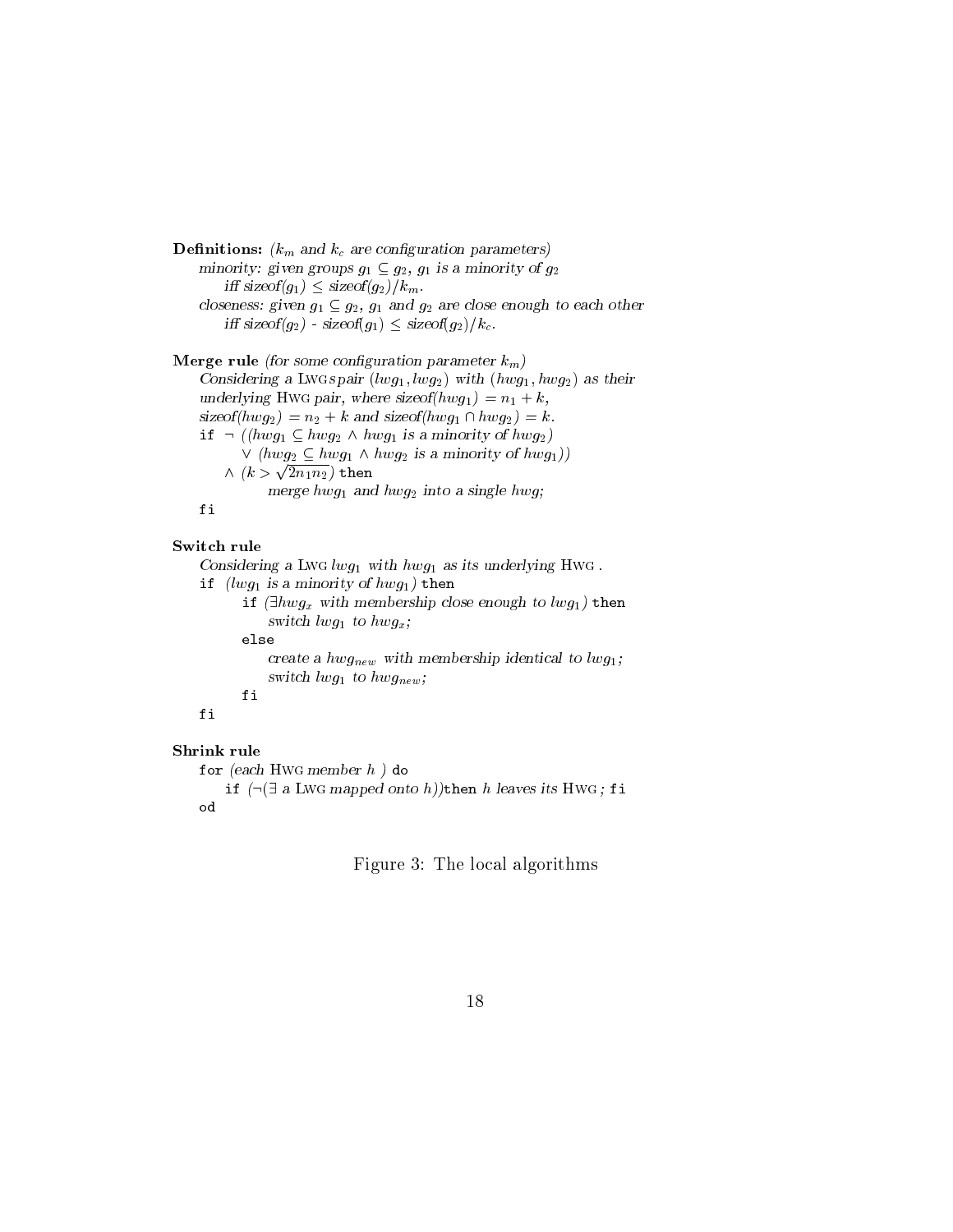For each Lwg , only one process is responsible for changing its mapping. This is the coordinator of the group, usually its oldest member. This strategy prevents different processes from making incompatible mapping decisions.

For a given conguration, the mapping decision is deterministic. For instance, if several Hwgs match a mapping criterion, the total order of group identifiers is used to make the selection. Following this approach, different invocations of the heuristics on the same configuration will always achieve the same results.

We have selected the parameters in a way that a signicant change in the membership is required to define a new mapping. Specifically, in our tests we have used  $k_m = 4$ ,  $k_c = 4$ . In this setting, for a LwG to be mapped on a  $\ldots$  , the maximum of the distribution members of members at greater than 75% of  $\ldots$ the size of the Hwg , and the mapping remains stable until this number is reduced to 25%.

To avoid a cascade of switches when groups are being created or deleted, the heuristics are applied periodically with a relative large period. This period is congurable; in our experiments, we have run the heuristics once every minute. This also makes the overhead of executing the heuristics and running the switch protocol negligible.

Although these heuristics were used with success in our experiments, we must emphasize that the heuristics themselves were not the main goal of our research. Our major concern was to implement and test the mechanisms that allow mappings to be redened at run-time and actually show that performance improvements can be achieved if such heuristics are available.

We tested the performance in Horus on a system of 8 SUN Sparc 10 workstations running SunOS 4.1.3, connected by a loaded 10M bps Ethernet. The low level protocols used were UDP/IP with the Deering multicast extension. We used two sets of  $n$  user groups where each group within a set has identical membership. Set A contains user groups  $a_1$  to  $a_n$ , and set B,  $b_1$  to  $b_n$ .

We define *average multicast latency* as the average of the latencies of multicast from each member in user group  $a_1$  and each member in user group  $b_1$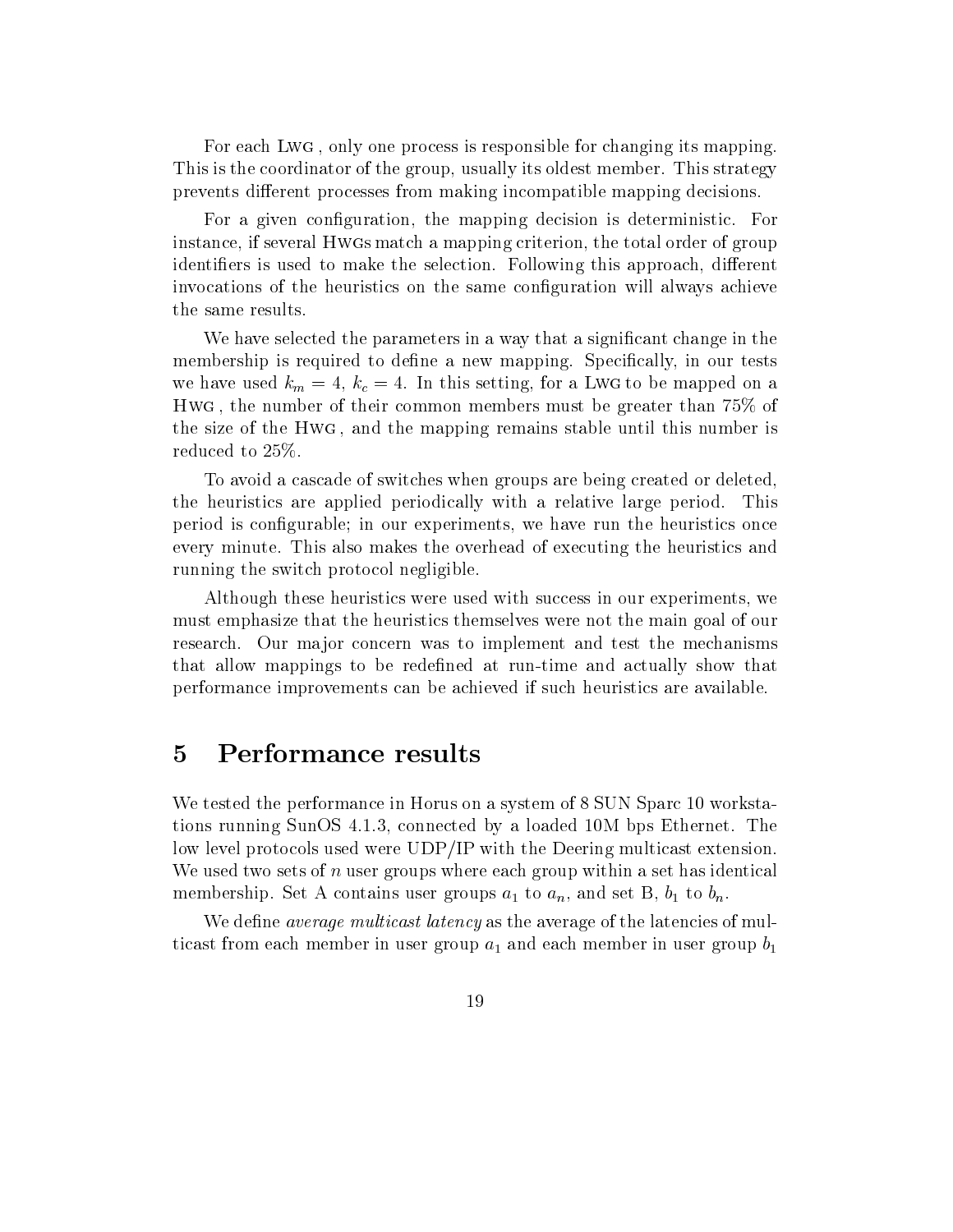

Figure 4: Test scenarios and mappings

to its respective group. The latency associated with a member was measured when it is the only member multicasting 10-byte messages in the system. This latency was averaged over 5000 tests.

To measure failure recovery time, we conducted the following test. Process  $p_a$ , a member of *n* user groups  $a_1$  to  $a_n$ , crashes and  $a_1$  to  $a_n$  are reconfigured. The crash recovery time  $R_a$  for groups in set A, measured at their coordinator is the time between the detection of the failure and the installation of a new view. This crash recovery time was averaged over 50 tests. Set B was tested in a similar manner where process  $p_b$ , a member of n user groups  $b_1$  to  $b_n$  crashes, resulting in the reconfiguration of  $b_1$  to  $b_n$ .  $R_b$ is the crash recovery time for groups in set B.

where the crash recovery time to be recovered to be R = (sample, section of the suppliers of the SU). where  $s_a$  and  $s_b$  are the group sizes for groups in set A and B respectively, and  $s = s_a + s_b$ . This weighted average reflects the effect of the mapping on each member of the user groups.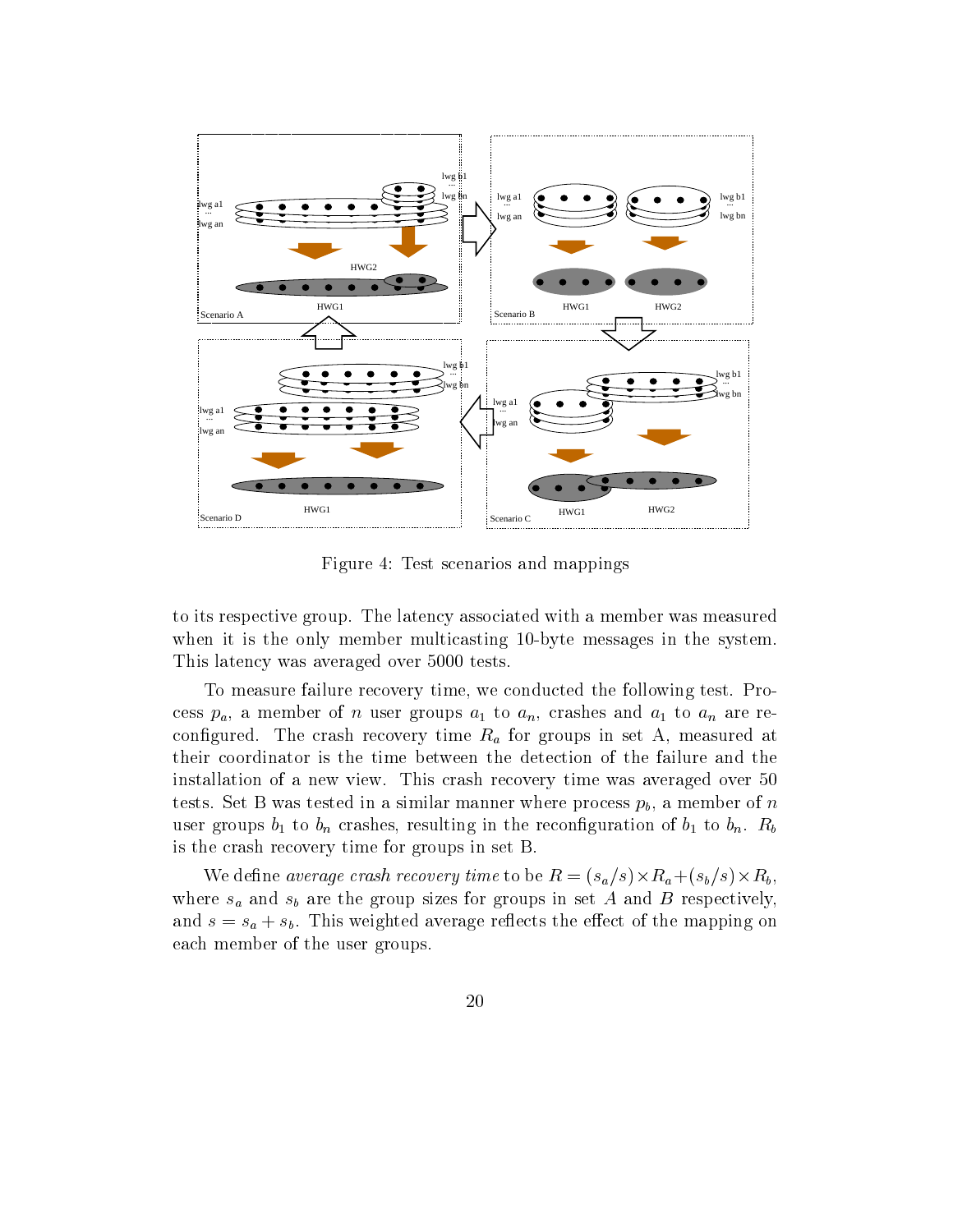In order to evaluate the performance of the Dynamic Lwg Service, we have the system evolve through a series of scenarios, each corresponding to a different Lwg membership setting. The four test scenarios A-D, illustrated in Figure 4, cover the most representative combinations of Lwg membership, highlighting the advantages of LWGs. When the scenario changes, switching decisions are made according to local heuristics and the switch protocol is invoked as described in section 3.2.5. For a more detailed description of this protocol, see [9].

In scenario A, Lwgs  $a_1$  to  $a_n$  are mapped on HWG1. Lwgs  $b_1$  to  $b_n$  are contained in Lwgs  $a_1$  to  $a_n$ . Since the membership of  $b_1$  to  $b_n$  is just a minority of HWG1, they are dynamically mapped on a separate HwG (HWG2). In scenario B, Lwgs  $a_1$  to  $a_n$  become disjoint with Lwgs  $b_1$  to  $b_n$ , so the mapping remains unchanged and the membership of the Hwgs follows the membership changes of the mapped Lwgs. In scenario  $C$ , there is a partial overlap of Lwgs but not enough to merge them in a single Hwg . In scenario  $D$ , the partial overlap of Lwgs becomes large enough to trigger the merge rule, therefore all the Lwgs are mapped onto one Hwg (HWG1), and HWG2 is destroyed. Finally, the system goes back to Scenario A where both Hwgs are used to support the Lwgs . We have measured the average multicast latency and average crash recovery time for each scenario in three different configurations:

- without the Lwg Service, where each user group has its own Hwg .
- with a simple static Lwg Service, where all Lwgs are mapped on the same Hwg .
- with the Dynamic Lwg Service, where mappings are obtained using the optimal mapping rules described in previous sections.

Figure 5 shows the results for all scenarios and for all configurations. We will discuss each scenario in turn.

In scenario A, Lwgs in set B each have two members, but they are mapped to an 8-member Hwg in the static case. This non-optimal mapping increases the interference between the Lwgs in set B and the underlying Hwg which results in the average multicast latency of 3.25 milliseconds. In the optimal mapping obtained from the dynamic conguration, groups in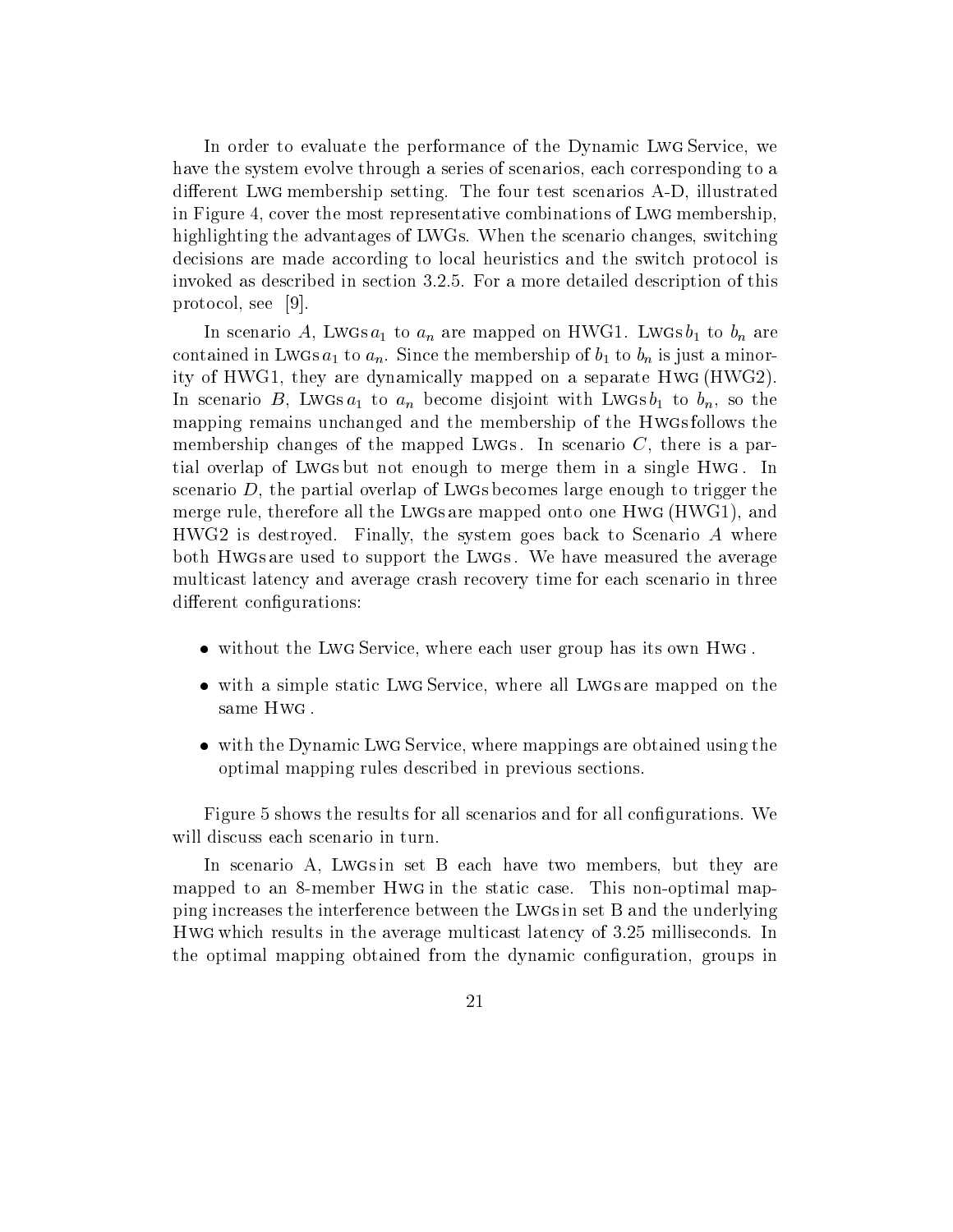set B are mapped onto a two-member HWG2. The latency reduces to 2.75 milliseconds which is 18% lower than that of the static conguration. The average crash recovery time in both cases increases linearly with number of groups n. The slope for the dynamic mapping is less steep than that of the static mapping. The recovery time for the all-HwG case is too big to fit in the figure, as when  $n = 100$ , the recovery time reaches 5 seconds.

In scenario B, all the Lwgs are of size 4, but, in the static case, they are mapped onto an 8-member Hwg. This non-optimal mapping significantly increases the interference between the Lwgs and the underlying Hwg , resulting in the latency being 2.25 milliseconds. The interference is extremely large in this setting. The latency of the static mapping is even worse than without a Lwg service, where all user groups are mapped onto a separate  $\ldots$  . In the optimal comparation,  $\ldots$  is a set  $\ldots$  and  $\ldots$  are mapped onto  $\ldots$ HWG1 and HWG2 respectively. The reduced interference brings the latency down to 1.25 milliseconds, a number 80% lower than the static case. In all cases, the crash recovery time increases linearly with number of groups  $n$ . Specifically, the dynamic mapping outperforms the static mapping and either mapping performs better than no Lwg service at all.

Scenario C is similar to scenario B, except each group in set B has 5 members. When all the Lwgs are mapped onto the same Hwg in the static case, the latency is 2.45 milliseconds. When Lwgs in set A and B are mapped onto HWG1 and HWG2 respectively, the latency is 1.4 milliseconds, which is 75% lower than the static conguration. As in previous scenarios, the crash recovery time increases linearly with the number of groups  $n$  in all cases. The slope for the dynamic mapping is less steep than that of the static case. When no Lwg service is used we observe the largest recovery time: it reaches 2.2 seconds when  $n = 100$ .

In scenario D, the overlap between Lwgs in set A and set B is big enough to trigger the merge algorithm, and all groups are mapped on a single Hwg . Naturally, in this case, it does not make sense to compare the static and dynamic cases, since the congurations are the same. To discuss the impact of the merge algorithm, we show the performance before and after its execution. Before the merge happens, Lwgs in set A are mapped onto one Hwg of size 7, and Lwgs in set B are mapped onto another Hwg of size 6. For most  $n$ , the latency is only 3% lower after merging, i.e. 2.35 milliseconds versus 2.425 milliseconds. This small improvement is expected because only two Hwgs are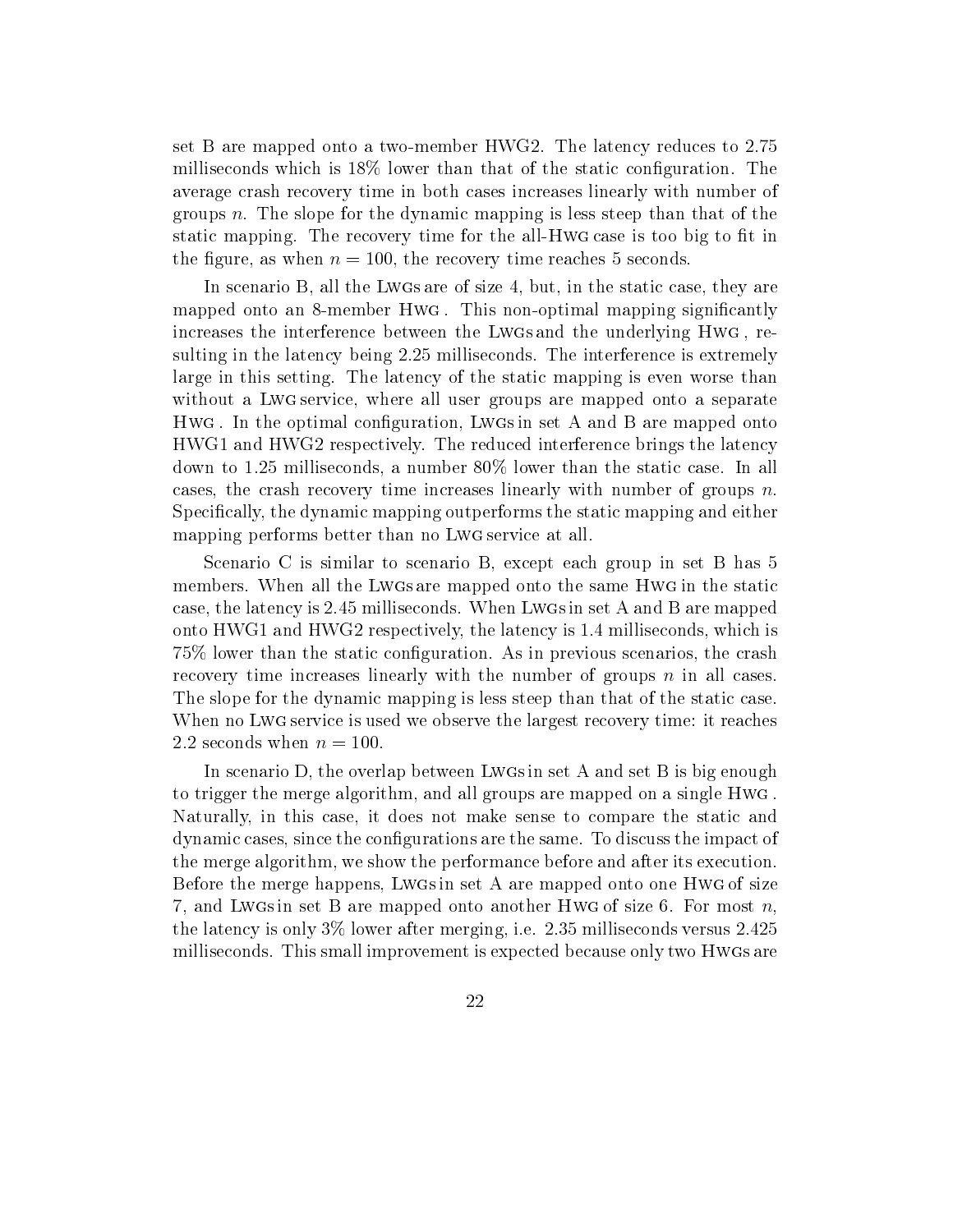

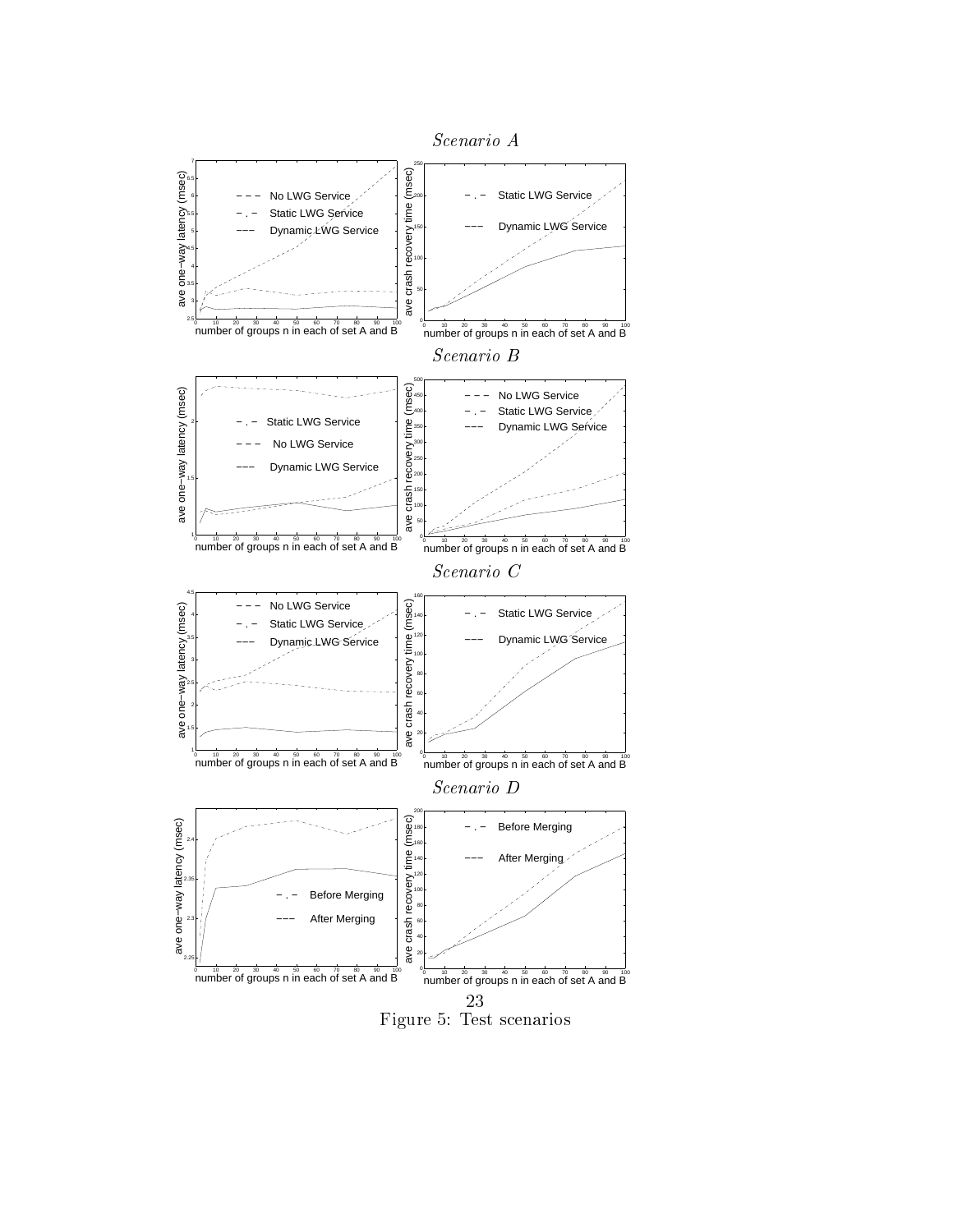

Figure 6: Switch test

merged and resource sharing is limited. If a Lwg service is not used, however, the latency increases sharply as  $n$  increases, reaching 62 milliseconds when  $n = 100$  (Note: it is not presented in the figure because of the scale). Again the crash recovery time increases linearly with number of groups  $n$  in all cases. The slope after merging is less steep than before merging. Once more, the largest recovery time is obtained without any Lwg service; it reaches 3.7 seconds when  $n = 100$  which is also not shown because of the scale.

Finally, to illustrate the effect of interference from improper mappings, we conducted the following test. In the first non-optimal setting, we build a two-member Lwg , and map it onto a Hwg of size varying from 2 to 10. In the second optimal setting, this two-member Lwg is mapped onto a Hwg with size 2.The results are illustrated in Figure 6 and one can clearly see how interference affects the performance of the system.

# Conclusions and future work

When several groups have the same or similar membership, resource sharing can improve performance. Light-Weight Groups allow resource sharing by mapping several user level groups onto a single virtually synchronous group. Previous work has shown that this technique is highly effective when mappings can be statically defined.

In this paper we extend this approach to dynamic environments, where mappings cannot be defined a priori and may change over time. We have shown that it is possible to establish mappings that promote sharing and, at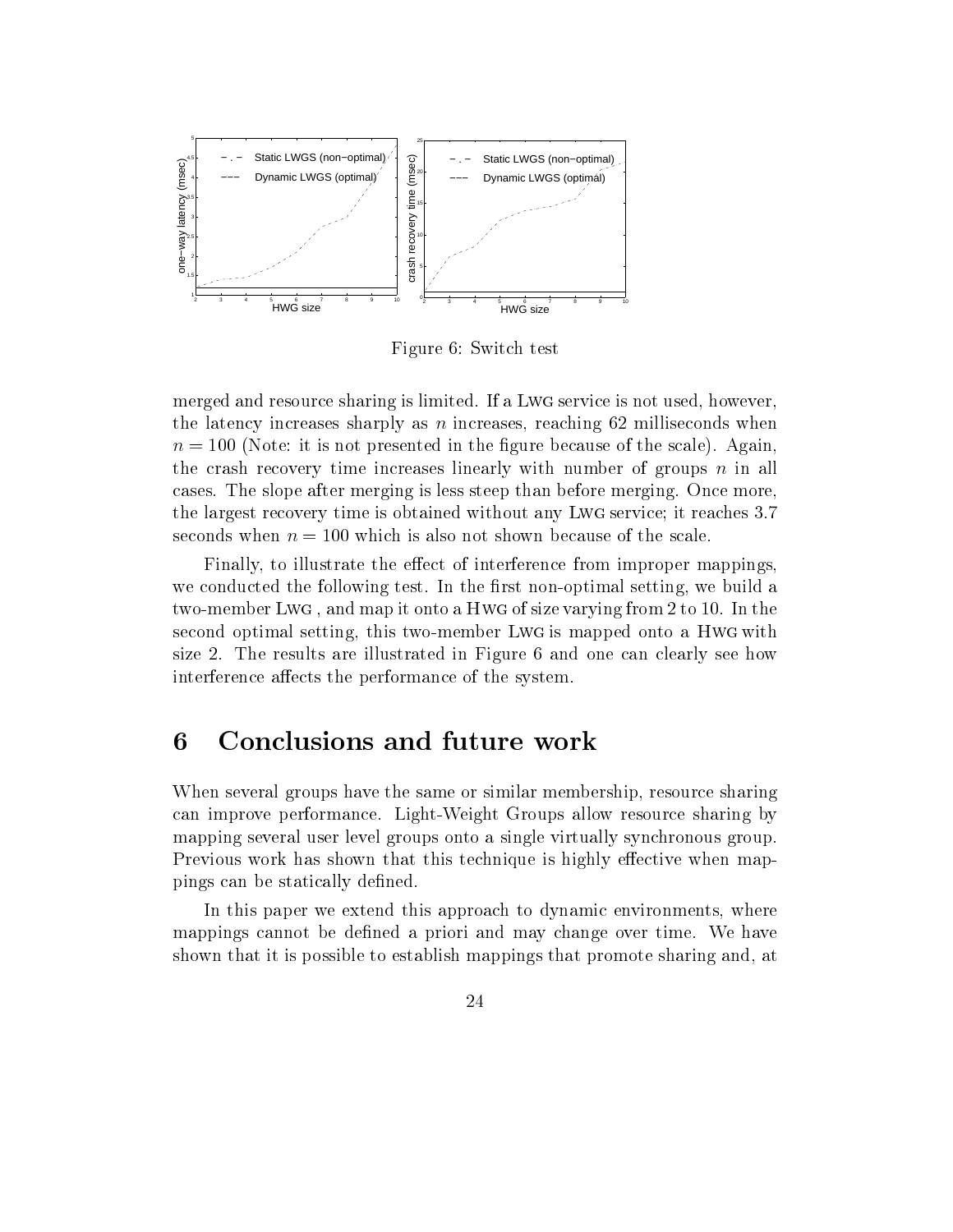the same time, minimize interference. The establishment of these mappings can be automated, using heuristics applied locally at each node. Experiments using an implementation in the Horus system showed three results: i) a simple static Lwg service offers better performance than no Lwg service at all; ii) a dynamic service which avoids interference can, signicantly improve the effectiveness of this service; iii) these gains can be achieved even using some general purpose heuristics. For future work, we intend to test the effectiveness of our heuristics in other systems, such as NavTech .

### Acknowledgments

We would like to thank Ken Birman, Andrew Feng, Roy Friedman and the anonymous referees for their many helpful comments and suggestions.

# References

- [1] Y. Amir, D. Dolev, S. Kramer, and D. Malki. Transis: A communication subsystem for high availability. In Proc. 22nd Annual International Symposium on Fault-Tolerant Computing, pages 76-84, July 1992.
- [2] K. Birman and T. Joseph. Exploiting replication in distributed systems. In Sape Mullender, editor, *Distributed Systems*, pages 319–366. ACM Press Frontier Series, 1989.
- [3] K. Birman and R. van Renesse, editors. Reliable Distributed Computing With the ISIS Toolkit. Number ISBN 0-8186-5342-6. IEEE CS Press, March 1994.
- [4] D. Comer. Internetworking with TCP/IP (3rd Edition). Prentice Hall, 1995.
- [5] B. Glade, K. Birman, R. Cooper, and R. van Renesse. Light-weight process groups in the ISIS system. Distributed System Engineering,  $(1):29-36, 1993$ .
- [6] K. Guo, W. Vogels, and R. van Renesse. Structured virtual synchrony: Exploring the bounds of virtually synchronous group communication. In Proceedings of the 7th ACM SIGOPS European Workshop, September 1996.
- [7] N. Hutchinson and L. Peterson. Design of the x-kernel. ACM Computer *Communication Review*,  $18(4):65-75$ , August 1988.